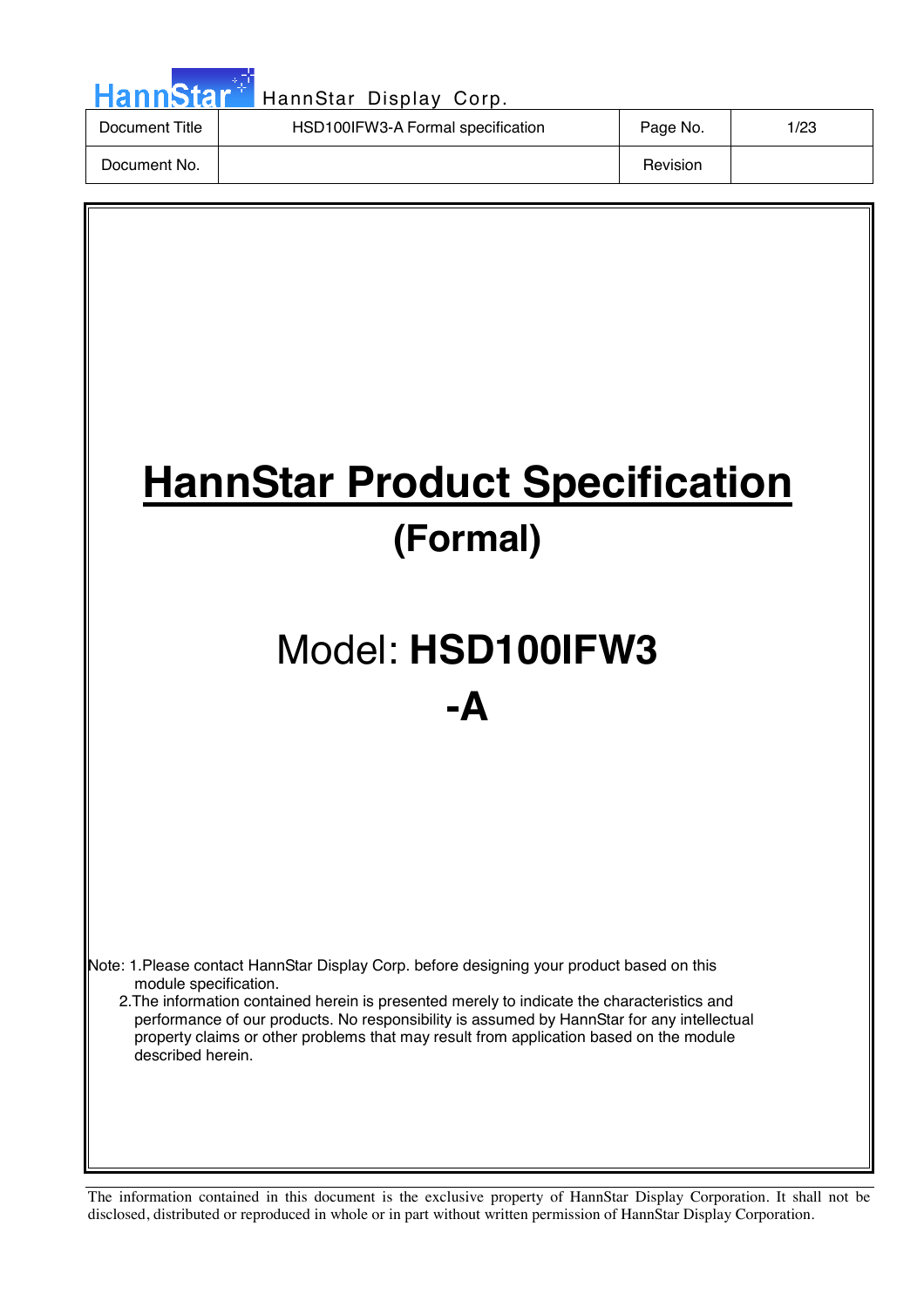|  | <b>HannStar</b> |  |
|--|-----------------|--|
|  |                 |  |

| Document Title | HSD100IFW3-A Formal specification | Page No. | 2/23 |
|----------------|-----------------------------------|----------|------|
| Document No.   |                                   | Revision |      |

| <b>Record of Revisions</b> |      |                           |                                                 |  |  |
|----------------------------|------|---------------------------|-------------------------------------------------|--|--|
| Rev.                       | Date | Sub-Model                 | Description of change                           |  |  |
| $1.0\,$                    |      | $\boldsymbol{\mathsf{A}}$ | Formal Product Specification was first released |  |  |
|                            |      |                           |                                                 |  |  |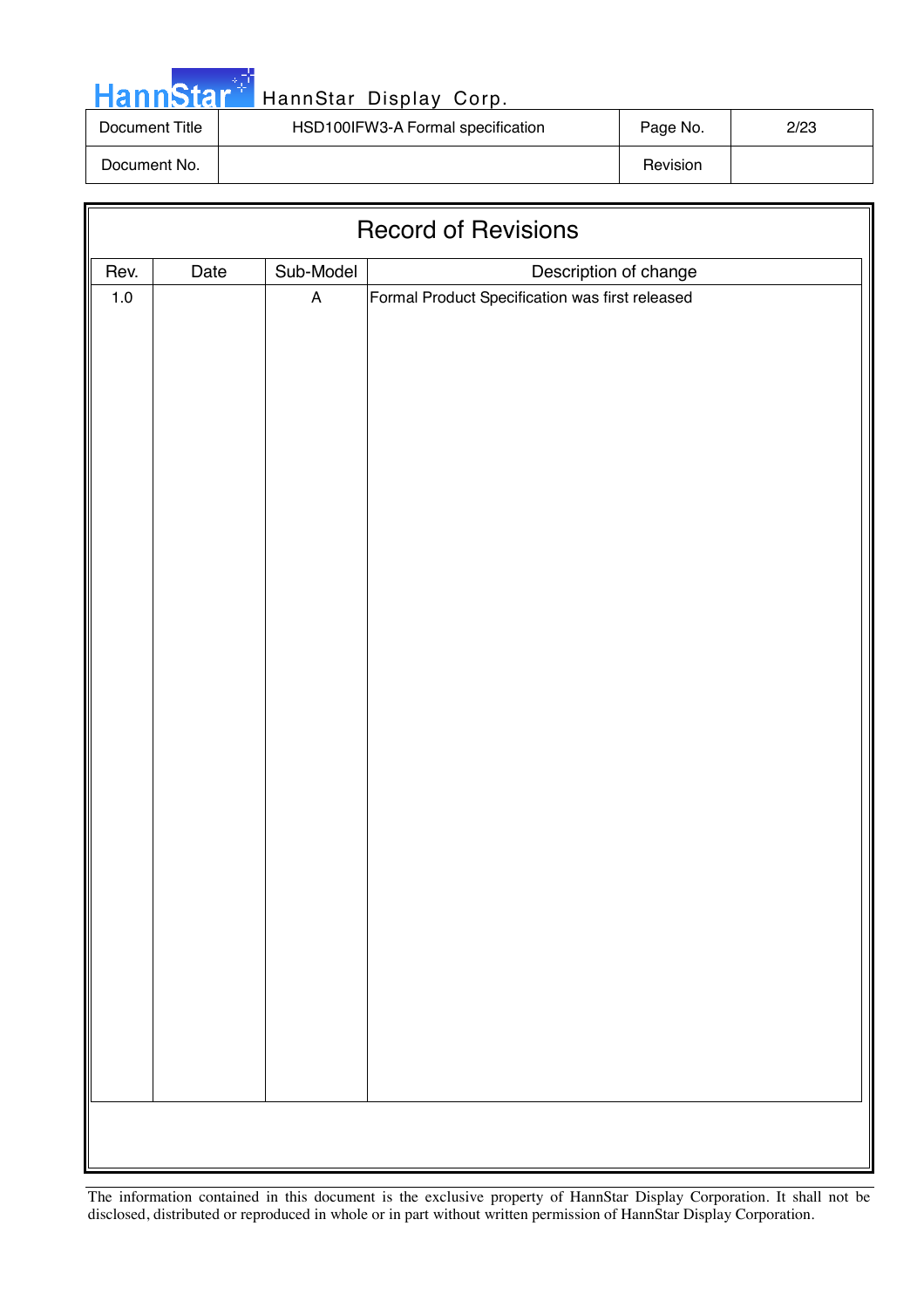|  |  | <b>HannStar</b> |  |
|--|--|-----------------|--|
|  |  |                 |  |
|  |  |                 |  |

| Document Title | HSD100IFW3-A Formal specification | Page No. | 3/23 |
|----------------|-----------------------------------|----------|------|
| Document No.   |                                   | Revision |      |

| Contents |
|----------|
|----------|

| 1.0  | p.4  |
|------|------|
| 2.0  | p.5  |
| 3.0  | p.6  |
| 4.0  | p.10 |
| 5.0  | p.12 |
| 6.0  | p.14 |
| 7.0  | p.18 |
| 8.0  | p.19 |
| 9.0  | p.20 |
| 10.0 | p.21 |
| 11.0 | p.22 |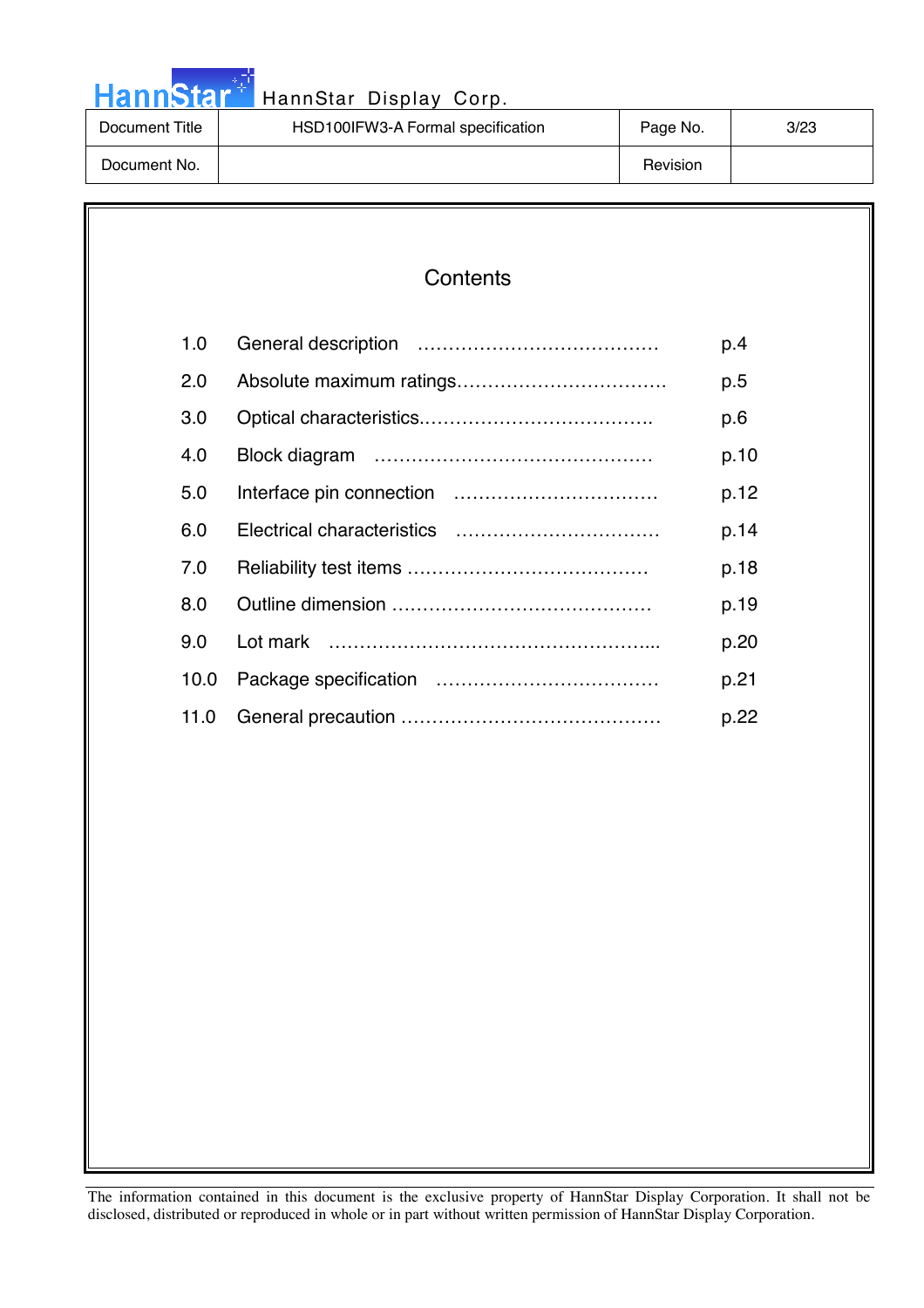

# Hann Star<sup>47</sup> HannStar Display Corp.

| Document Title | HSD100IFW3-A Formal specification | Page No. | 4/23 |
|----------------|-----------------------------------|----------|------|
| Document No.   |                                   | Revision |      |

# **1.0 GENERAL DESCRIPTION**

#### **1.1 Introduction**

HannStar Display model HSD100IFW3-A is a color active matrix thin film transistor (TFT) liquid crystal display (LCD) that uses amorphous silicon TFT as a switching device. This model is composed of a TFT LCD panel, a driving circuit and a back light system. This TFT LCD has a 10.1 (17:10) inch diagonally measured active display area with WSVGA (1024 horizontal by 600 vertical pixel) resolution.

#### **1.2 Features**

- 10.1 (17:10 diagonal) inch configuration
- One channel LVDS interface
- 262K color by 6 bit R.G.B signal input
- RoHS Compliance
- Halogen Free

### **1.3 Applications**

- Mobile NB
- **Digital Photo frame**
- **Display terminal for AV application**

#### **1.4 General information**

| Item                     |                   | Specification                              | Unit   |
|--------------------------|-------------------|--------------------------------------------|--------|
| <b>Outline Dimension</b> |                   | 234.6 x 155.8 x 3.27 (Typ.)                | mm     |
| Display area             |                   | 220.42(H) x 129.15(V)                      | mm     |
| Number of Pixel          |                   | 1024 RGB (H) x 600(V)                      | pixels |
| Pixel pitch              |                   | $0.2153(H) \times 0.2153(V)$               | mm     |
| Pixel arrangement        |                   | <b>RGB Vertical stripe</b>                 |        |
| Display mode             |                   | Normally white                             |        |
| Surface treatment        |                   | Antiglare, Hard-Coating (3H) with EWV film |        |
| Weight                   |                   | 165(typ)                                   | g      |
| Back-light               |                   | Single LED (Side-Light type)               |        |
| Power                    | Logic System      | $0.67$ (Max.)                              | w      |
| Consumption              | <b>B/L System</b> | 1.83(Max.)                                 | W      |

#### **1.5 Mechanical Information**

| Item                  |                | Min.  | Typ.  | Max.  | Unit | <b>Note</b> |
|-----------------------|----------------|-------|-------|-------|------|-------------|
|                       | Horizontal (H) | 234.1 | 234.6 | 235.1 | mm   |             |
| Module<br><b>Size</b> | Vertical (V)   | 155.3 | 155.8 | 156.3 | mm   | With PCB    |
|                       | Depth (D)      |       | 3.27  | 3.5   | mm   |             |
| Weight                |                |       | 165   | 175   | g    |             |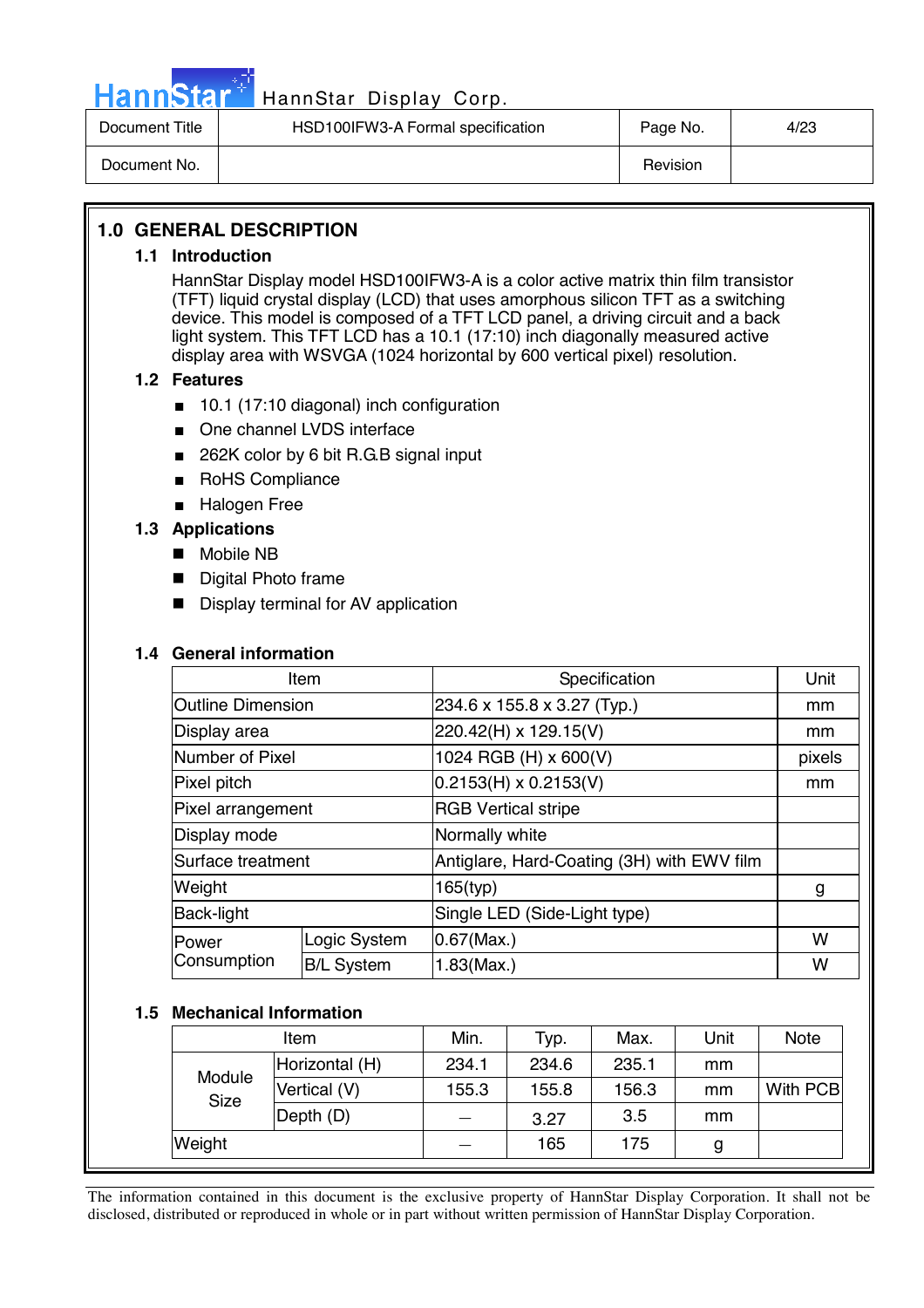

| Document Title | HSD100IFW3-A Formal specification | Page No. | 5/23 |
|----------------|-----------------------------------|----------|------|
| Document No.   |                                   | Revision |      |

# **2.0 ABSOLUTE MAXIMUM RATINGS**

# **2.1 Electrical Absolute Rating**

# **2.1.1 TFT LCD Module**

| Item                            | Symbol | Min.   | Max. | Unit | <b>Note</b> |
|---------------------------------|--------|--------|------|------|-------------|
| <b>LED Power Supply voltage</b> | VLED   | $-0.3$ | 6.0  |      | $GND=0$     |
| Logic Supply voltage            | V DD   | $-0.3$ | 6.0  |      |             |

# **2.2 Environment Absolute Rating**

| Item                  | Symbol | Min. | Max. | Unit   | <b>Note</b> |
|-----------------------|--------|------|------|--------|-------------|
| Operating Temperature | opa    |      | 50   |        |             |
| Storage Temperature   | l stg  | -20  | 60   | $\sim$ |             |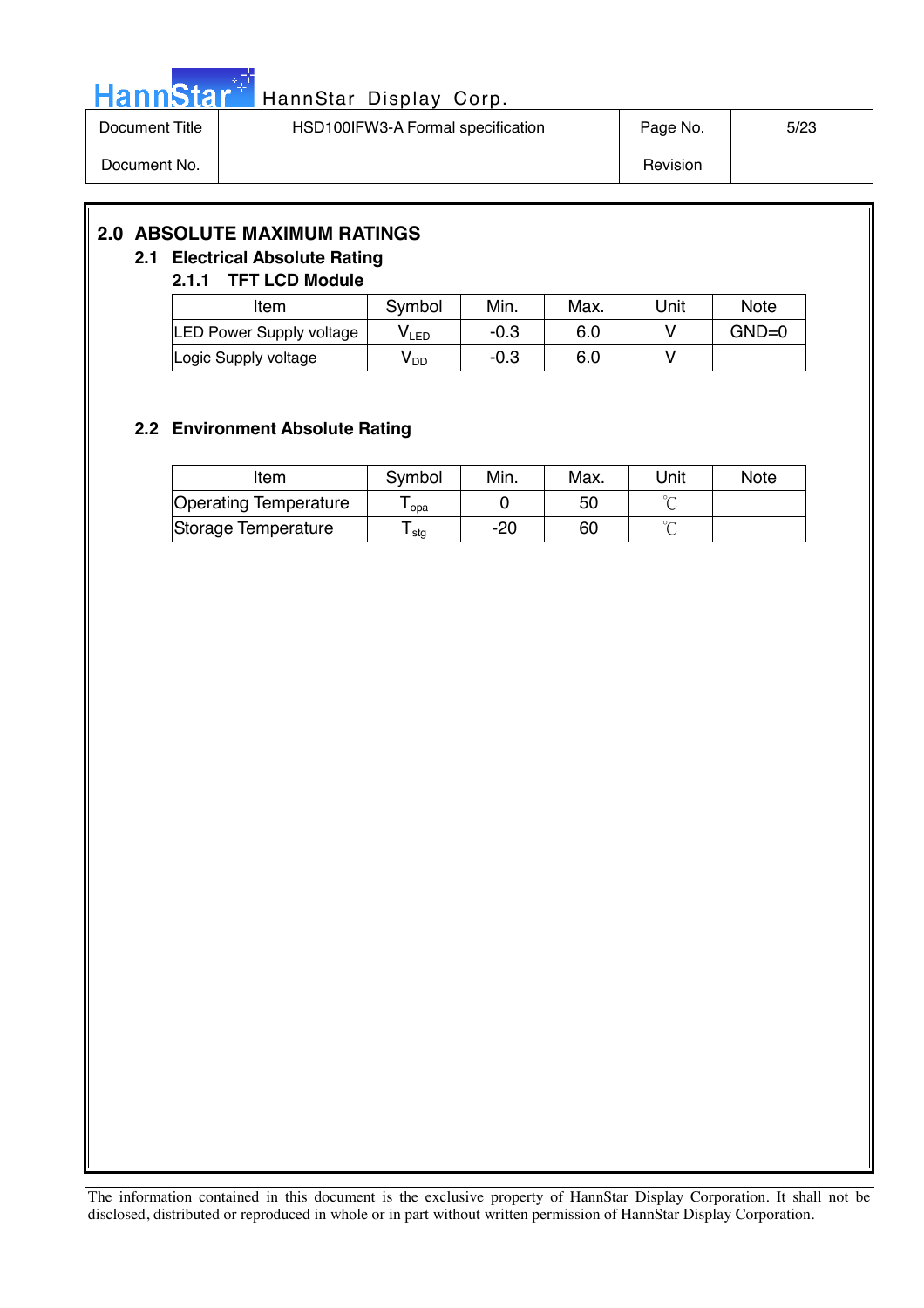

# HannStar<sup>t HannStar Display Corp.</sup>

| Document Title | HSD100IFW3-A Formal specification | Page No. | 6/23 |
|----------------|-----------------------------------|----------|------|
| Document No.   |                                   | Revision |      |

| Item                          |                      |                       | Symbol Condition           | Min.   | Typ.   | Max.                     | Unit            | <b>Note</b> |    |    |  |  |  |
|-------------------------------|----------------------|-----------------------|----------------------------|--------|--------|--------------------------|-----------------|-------------|----|----|--|--|--|
| Contrast                      |                      | <b>CR</b>             |                            | 400    | 500    |                          |                 | (1)(2)      |    |    |  |  |  |
| Response time                 |                      | Tr<br><b>Tf</b>       |                            |        | 3<br>9 | 6<br>18                  | msec            | (1)(3)      |    |    |  |  |  |
| White luminance<br>(5 points) |                      | $Y_L$                 |                            | 140    | 180    |                          | $\text{cd/m}^2$ | (1)(4)(5)   |    |    |  |  |  |
|                               |                      | $R_{x}$               | $\Theta = 0$               | 0.557  | 0.607  | 0.657                    |                 |             |    |    |  |  |  |
| Color<br>chromaticity         |                      | Red                   | $R_Y$                      | Normal | 0.303  | 0.353                    | 0.403           |             |    |    |  |  |  |
|                               |                      | $G_{x}$               | viewing                    | 0.261  | 0.311  | 0.361                    |                 |             |    |    |  |  |  |
|                               | Green                | $G_Y$                 | angle                      | 0.491  | 0.541  | 0.591                    |                 |             |    |    |  |  |  |
| (CIE1931)                     | <b>Blue</b><br>White | $B_x$                 |                            | 0.098  | 0.148  | 0.198                    |                 |             |    |    |  |  |  |
|                               |                      | $B_Y$                 |                            | 0.068  | 0.118  | 0.168                    |                 |             |    |    |  |  |  |
|                               |                      | $W_{x}$               |                            | 0.263  | 0.313  | 0.363                    |                 |             |    |    |  |  |  |
|                               |                      | $W_{V}$               |                            | 0.279  | 0.329  | 0.379                    |                 |             |    |    |  |  |  |
|                               |                      | $\Theta_L$            |                            | 60     | 70     |                          |                 |             |    |    |  |  |  |
| Viewing                       | Hor.                 | $\Theta_{\mathsf{R}}$ | CR>10                      | 60     | 70     |                          |                 | (1)(4)      |    |    |  |  |  |
| angle                         |                      |                       | Ver.                       |        |        |                          | $\Theta$ u      |             | 40 | 50 |  |  |  |
|                               |                      | $\Theta_{\mathsf{D}}$ |                            | 50     | 60     | $\overline{\phantom{0}}$ |                 |             |    |    |  |  |  |
| <b>Brightness uniformity</b>  |                      | $B_{UNI}$             | $\Theta = 0$<br>(5points)  |        |        | 1.25                     |                 | (6)         |    |    |  |  |  |
| <b>Brightness uniformity</b>  |                      | $B_{UNI}$             | $\Theta = 0$<br>(13points) |        |        | 1.5                      |                 | (6)         |    |    |  |  |  |

# **3.2 Measuring Condition**

- Measuring surrounding: dark room
- Ambient temperature: 25±2°C
- 15min. warm-up time.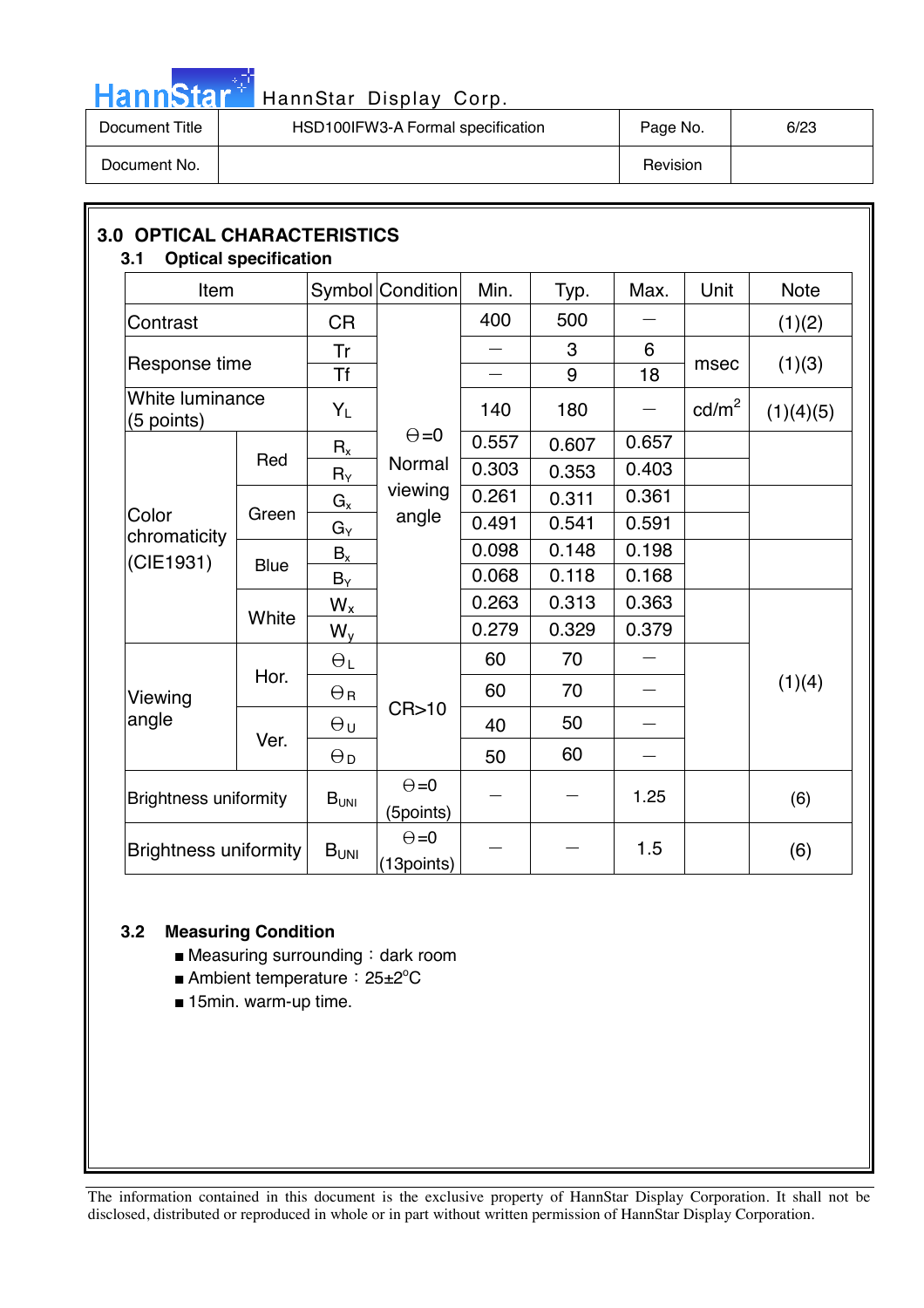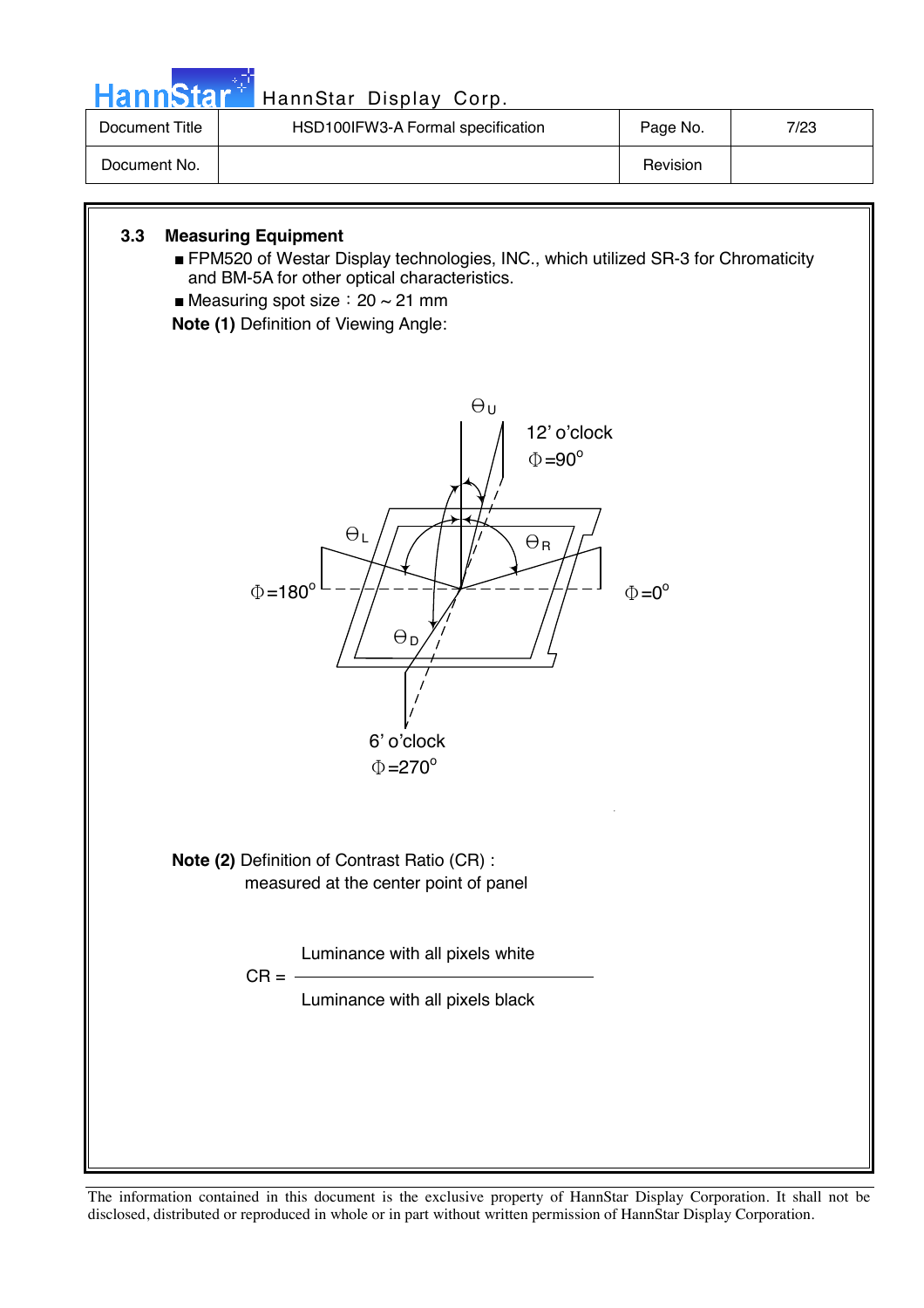| HannStar <sup>*</sup> | HannStar Display Corp.            |          |      |
|-----------------------|-----------------------------------|----------|------|
| Document Title        | HSD100IFW3-A Formal specification | Page No. | 8/23 |
| Document No.          |                                   | Revision |      |

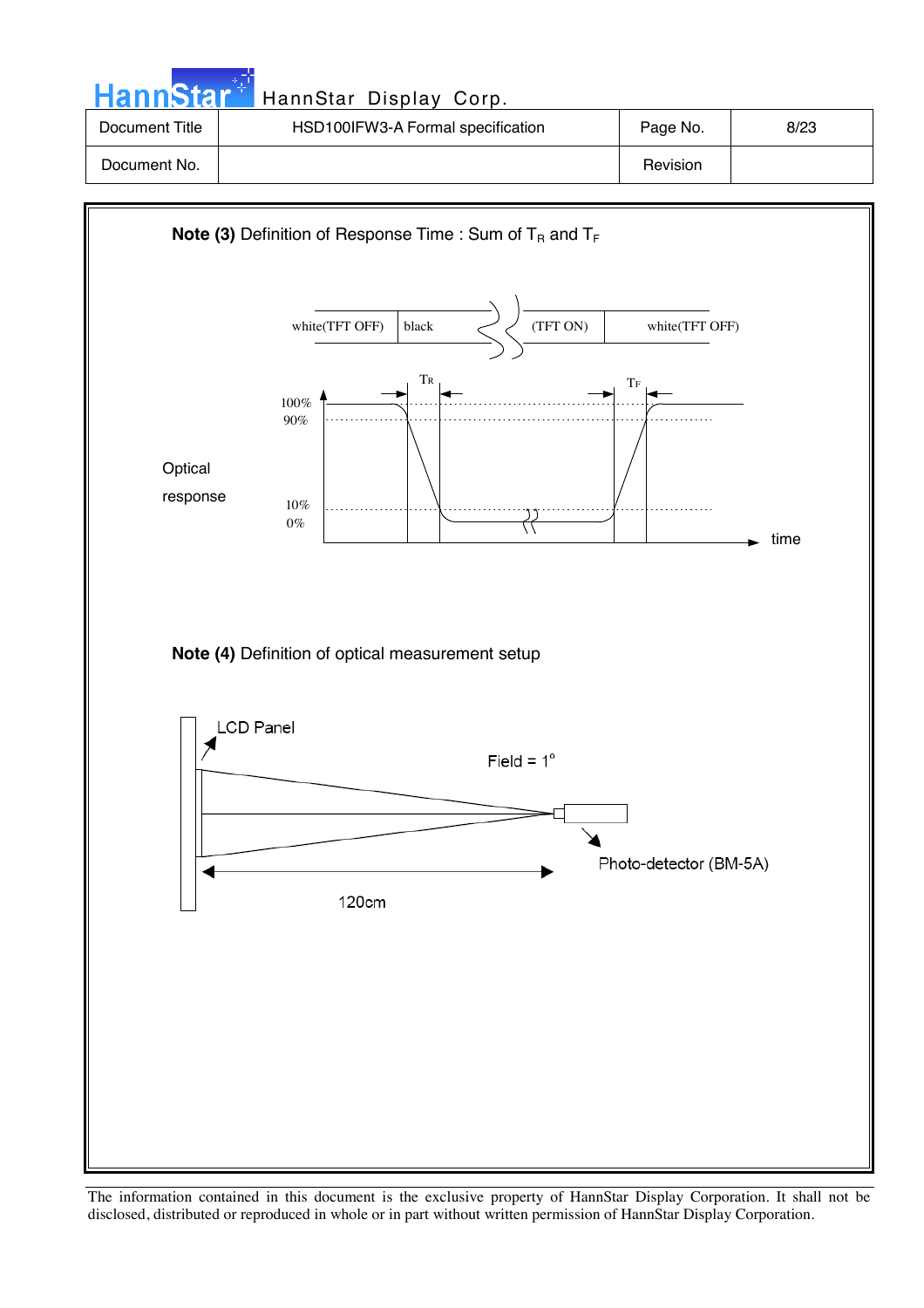



**Note (6)** Definition of brightness uniformity

Luminance uniformity  $=$ Luminance uniformity  $=$ (Max Luminance of 5 points) (Min Luminance of 5 points) (Max Luminance of 13 points) (Min Luminance of 13 points)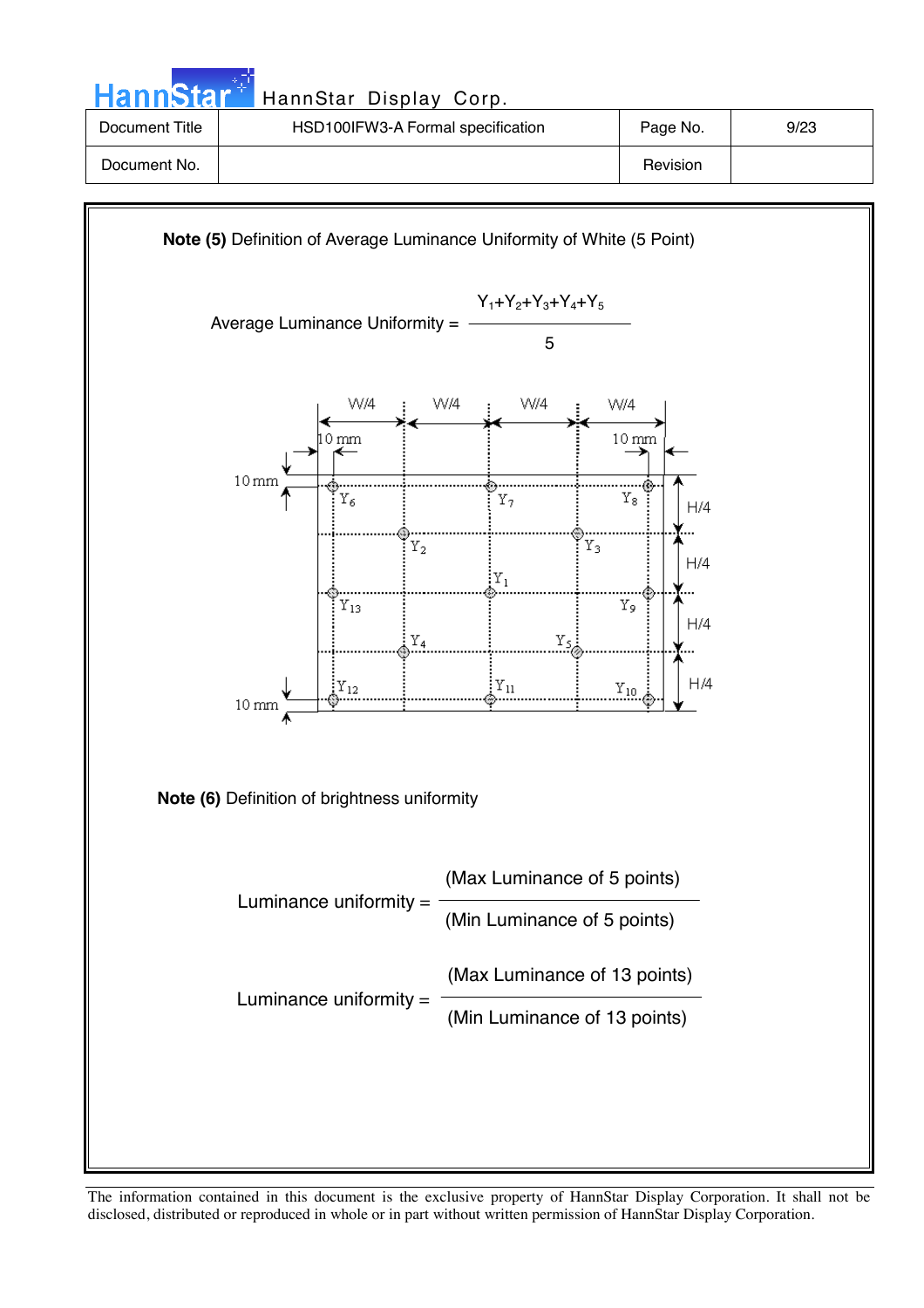| <b>HannStar</b> | HannStar Display Corp.            |          |       |
|-----------------|-----------------------------------|----------|-------|
| Document Title  | HSD100IFW3-A Formal specification | Page No. | 10/23 |
| Document No.    |                                   | Revision |       |

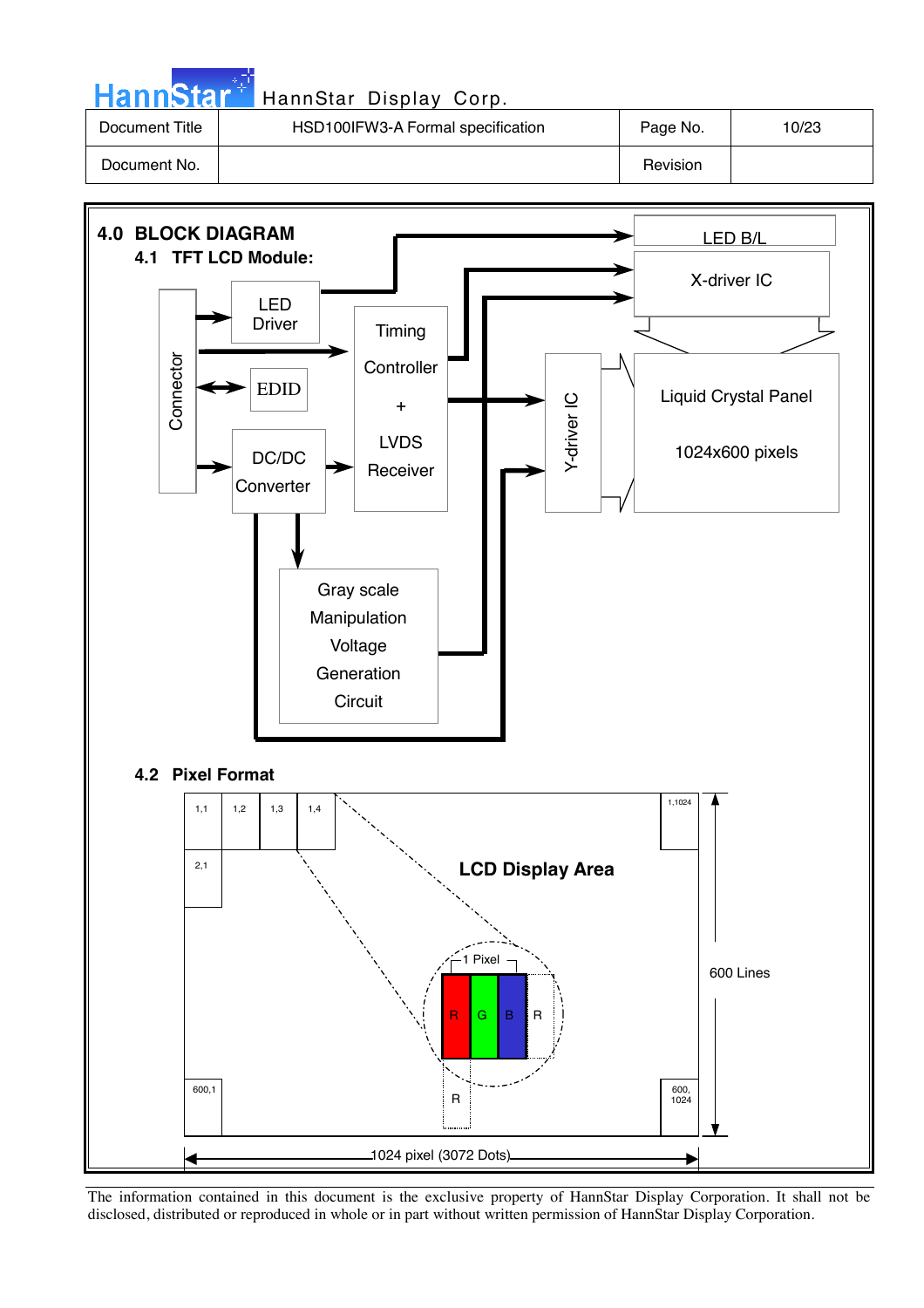|  | ann | Ы |  |
|--|-----|---|--|
|  |     |   |  |

| Document Title | HSD100IFW3-A Formal specification | Page No. | 11/23 |
|----------------|-----------------------------------|----------|-------|
| Document No.   |                                   | Revision |       |

|                                             |                                        | <b>MSB</b>                       |                                           |                                  |                                  | LSB                              | <b>MSB</b>                     |                         |                           |                                           |                         | <b>LSBMSB</b>                                  |                              |                              |                           |                              | <b>LSB</b>                | Gray scale                                 |
|---------------------------------------------|----------------------------------------|----------------------------------|-------------------------------------------|----------------------------------|----------------------------------|----------------------------------|--------------------------------|-------------------------|---------------------------|-------------------------------------------|-------------------------|------------------------------------------------|------------------------------|------------------------------|---------------------------|------------------------------|---------------------------|--------------------------------------------|
|                                             | <b>Display</b>                         |                                  | R5 R4                                     | R <sub>3</sub>                   | R <sub>2</sub>                   | R1                               | R0G5 G4 G3 G2G1                |                         |                           |                                           |                         | GO B5 B4 B3                                    |                              |                              | B <sub>2</sub>            | <b>B1</b>                    | B <sub>0</sub>            | level                                      |
|                                             | <b>Black</b>                           |                                  |                                           | L                                | L                                |                                  |                                | L                       | L                         | L                                         | L                       |                                                |                              |                              | L                         |                              |                           |                                            |
|                                             | <b>Blue</b>                            | L                                | L                                         | L                                |                                  |                                  | L                              | L                       | L                         | L                                         | L                       | 듴                                              | $\overline{H}$               | $\mathsf{H}$                 | $\overline{H}$            | $\overline{H}$               | $\overline{H}$            | $\qquad \qquad \blacksquare$               |
|                                             | Green                                  | L                                |                                           | L                                |                                  | L                                | L H                            | $\overline{H}$          | $\overline{H}$            | $\overline{\mathsf{H}}$                   | Η                       | H L                                            | L                            | L                            | L                         |                              |                           | $\overline{\phantom{a}}$                   |
| <b>Basic</b>                                | <b>Light Blue</b>                      |                                  |                                           | L                                | L                                |                                  | $\overline{\mathbf{H}}$        | $\overline{H}$          | $\overline{H}$            | $\overline{H}$                            | $\overline{\mathsf{H}}$ | H H                                            | $\overline{H}$               | $\overline{H}$               | $\overline{H}$            | $\overline{H}$               | $\overline{H}$            | ä,                                         |
| color                                       | Red                                    | $\overline{H}$                   | $\mathsf{H}$                              | $\overline{H}$                   | $\overline{H}$                   | $\overline{H}$                   | HĮL                            | L                       | L                         | L                                         | L                       | L                                              | L                            | L                            | L                         |                              |                           | $\overline{\phantom{a}}$                   |
|                                             | Purple                                 | $\overline{H}$                   | $\overline{H}$<br>$\overline{\mathsf{H}}$ | $\overline{H}$<br>$\overline{H}$ | $\overline{H}$<br>$\overline{H}$ | $\overline{H}$<br>$\overline{H}$ | НĿ                             | L<br>$\overline{H}$     | L<br>$\overline{H}$       | L                                         | L<br>$\overline{H}$     | Ε<br>L<br>H L                                  | $\overline{H}$               | $\overline{H}$               | $\mathsf{H}$              | $\overline{H}$               | $\mathsf{H}$              | $\blacksquare$                             |
|                                             | Yellow<br>White                        | $\overline{H}$<br>$\overline{H}$ | $\overline{\mathsf{H}}$                   | $\overline{H}$                   | $\overline{\mathsf{H}}$          | $\overline{H}$                   | $\frac{1}{2}$<br>$\frac{1}{2}$ | $\overline{\mathsf{H}}$ | $\overline{\mathsf{H}}$   | $\overline{H}$<br>$\overline{\mathsf{H}}$ | Η                       | H H                                            | L<br>$\overline{\mathsf{H}}$ | L<br>$\overline{\mathsf{H}}$ | L<br>$\overline{H}$       | L<br>$\overline{\mathsf{H}}$ | $\overline{H}$            | $\overline{\phantom{a}}$<br>$\blacksquare$ |
|                                             | <b>Black</b>                           |                                  | L                                         | L                                |                                  | L                                | LIL                            | L                       | L                         | L                                         | L                       | L                                              |                              |                              | L                         |                              |                           | L <sub>0</sub>                             |
|                                             |                                        |                                  | L                                         | L                                | L                                | L                                | $\overline{H}$                 | L                       | L                         | L                                         | L                       | L                                              | L                            | L                            | L                         | L                            |                           | L1                                         |
|                                             |                                        |                                  | L                                         | L                                | L                                | H                                | LL                             | L                       | L                         | L                                         | L                       | LIL                                            | L                            | L                            | L                         | L                            |                           | L2                                         |
| Gray                                        | Dark<br>↑                              |                                  |                                           |                                  |                                  |                                  |                                |                         |                           |                                           |                         |                                                |                              |                              |                           |                              |                           |                                            |
| scale<br>of Red                             | Light                                  |                                  |                                           |                                  |                                  |                                  |                                |                         |                           |                                           |                         |                                                |                              |                              |                           |                              |                           | L3L60                                      |
|                                             |                                        | H                                | Н                                         | Н                                | Н                                | L                                | HIL                            | L                       | L                         | L                                         | L                       | LIL                                            | L                            | L                            | L                         | L                            |                           | L61                                        |
|                                             |                                        | $\overline{H}$                   | $\overline{\mathsf{H}}$                   | $\overline{H}$                   | $\overline{\mathsf{H}}$          | $\overline{H}$                   | LL                             | L                       | L                         | L                                         | L                       | L<br>L                                         | L                            | L                            | L                         | L                            |                           | L62                                        |
|                                             | Red                                    | H                                | Н                                         | $\overline{H}$                   | $\overline{H}$                   | Н                                | HIL                            | L                       | L                         | L                                         | L                       | L                                              |                              |                              | L                         |                              |                           | Red L63                                    |
|                                             | <b>Black</b>                           | L                                | L                                         | L                                | L                                | L                                | LIL                            | L                       | L                         | L                                         | L                       | $\mathsf{L}% _{0}\left( \mathsf{L}_{1}\right)$ |                              | L                            | $\mathsf{L}$              | L                            |                           | L <sub>0</sub>                             |
|                                             |                                        |                                  |                                           | L                                |                                  |                                  | LIL                            | L                       |                           |                                           | L                       | $\overline{\mathbf{H}}$                        |                              |                              | L                         | L                            |                           | L1                                         |
|                                             |                                        |                                  |                                           | L                                |                                  |                                  | LIL                            | L                       |                           |                                           | $\overline{H}$          | $\mathsf{L}$                                   |                              |                              | L                         | L                            |                           | $\overline{L2}$                            |
| Gray<br>scale of<br>Green                   | Dark<br>↑<br>Light                     |                                  |                                           |                                  |                                  |                                  |                                |                         |                           |                                           |                         |                                                |                              |                              |                           |                              |                           | L3L60                                      |
|                                             |                                        |                                  | L                                         | L                                |                                  | L                                | LН                             | $\mathsf{H}$            | $\boldsymbol{\mathsf{H}}$ | $\mathsf{H}$                              | L                       | HIL                                            | L                            | L                            | L                         | L                            |                           | L61                                        |
|                                             |                                        |                                  |                                           | L                                |                                  | L                                | İΗ                             | $\overline{H}$          | $\overline{H}$            | $\mathsf{H}$                              | $\overline{H}$          | Г                                              | L                            | L                            | L                         |                              |                           | L62                                        |
|                                             | Green                                  |                                  | L                                         | L                                |                                  | L                                | Г<br>Н                         | $\overline{H}$          | $\overline{H}$            | $\overline{H}$                            | Η                       | HL                                             |                              | L                            | L                         |                              |                           | Green L63                                  |
|                                             | <b>Black</b>                           |                                  | L                                         | L                                |                                  | L                                | LL                             | L                       | L                         | L                                         | L                       | $\mathsf{L}$                                   |                              |                              | L                         | L                            |                           | L <sub>0</sub>                             |
|                                             |                                        |                                  | L                                         | L                                |                                  | L                                | L                              | L                       | L                         | L                                         | L                       | $\overline{L}$<br>L                            |                              | L                            | L                         | L                            | $\overline{H}$            | L1                                         |
|                                             |                                        |                                  |                                           |                                  |                                  |                                  | L                              |                         |                           |                                           | L                       | L                                              |                              |                              |                           | $\overline{\mathsf{H}}$      |                           | L2                                         |
| Gray<br>scale of<br><b>Blue</b>             | Dark                                   |                                  |                                           |                                  |                                  |                                  |                                |                         |                           |                                           |                         |                                                |                              |                              |                           |                              |                           | L3L60                                      |
|                                             | Light                                  |                                  |                                           |                                  |                                  |                                  |                                |                         |                           |                                           |                         |                                                |                              |                              |                           |                              |                           |                                            |
|                                             |                                        | ∟                                | L                                         | L                                | L                                | L                                | τL                             | L                       | L                         | ц                                         | L                       | LH                                             | $\overline{H}$               | $\mathsf{H}$                 | $\overline{H}$            | L                            | $\overline{H}$            | L61                                        |
|                                             |                                        |                                  | L                                         | L                                | L                                | L                                | L L                            | L                       | L                         | L                                         | L                       | 듴                                              | $\mathsf{H}$                 | $\mathsf{H}$                 | H                         | $\overline{H}$               | L                         | L62                                        |
|                                             | Blue                                   | L                                | L                                         | L                                | L                                | L                                | LL                             | L                       | L                         | L                                         | L                       | LH                                             | $\overline{H}$               | $\boldsymbol{\mathsf{H}}$    | Н                         | Н                            | $\mathsf{H}$              | Blue L63                                   |
|                                             | <b>Black</b>                           | L                                | L                                         | L                                | L                                | L                                | LIL                            | L                       | L                         | L                                         | L                       | L                                              | L                            | L                            | L                         | L                            |                           | L0                                         |
|                                             |                                        |                                  | L                                         | L                                | L                                | L                                | H L                            | L                       |                           | L                                         | L<br>$\overline{H}$     | H L                                            | L                            | L                            | L                         | L                            | $\overline{H}$            | L1                                         |
|                                             |                                        |                                  | L                                         | L                                | L                                | $\overline{\mathsf{H}}$          | L L                            | L                       |                           | L                                         |                         | LL                                             | L                            | L                            | L                         | $\overline{\mathsf{H}}$      |                           | $\overline{L2}$                            |
| Gray<br>scale of<br>White &<br><b>Black</b> | Dark<br>$\uparrow$<br>$\perp$<br>Light |                                  |                                           |                                  |                                  |                                  |                                |                         |                           |                                           |                         |                                                |                              |                              |                           |                              |                           | L3L60                                      |
|                                             |                                        | $\mathsf H$                      | Н                                         | Н                                | Н                                | L                                | нH                             | Н                       | H                         | Н                                         | L                       | HH                                             | Н                            | Н                            | $\boldsymbol{\mathsf{H}}$ | L                            | $\boldsymbol{\mathsf{H}}$ | L61                                        |
|                                             |                                        | $\overline{H}$                   | $\overline{H}$                            | $\overline{H}$                   | $\overline{H}$                   | H                                | L H                            | $\overline{H}$          | $\overline{H}$            | $\overline{H}$                            | $\mathsf{H}$            | ГH                                             | $\overline{H}$               | $\overline{H}$               | $\overline{H}$            | $\mathsf{H}$                 | L                         | L62                                        |
|                                             | White                                  | $\overline{\mathsf{H}}$          | $\overline{H}$                            | $\overline{H}$                   | $\overline{\mathsf{H}}$          | $\overline{\mathsf{H}}$          | $\overline{H}$ H               | $\overline{\mathsf{H}}$ | $\overline{H}$            | Η                                         | $\overline{\mathsf{H}}$ | H H                                            | $\overline{H}$               | $\overline{H}$               | $\overline{H}$            | $\overline{H}$               | $\overline{H}$            | White L63                                  |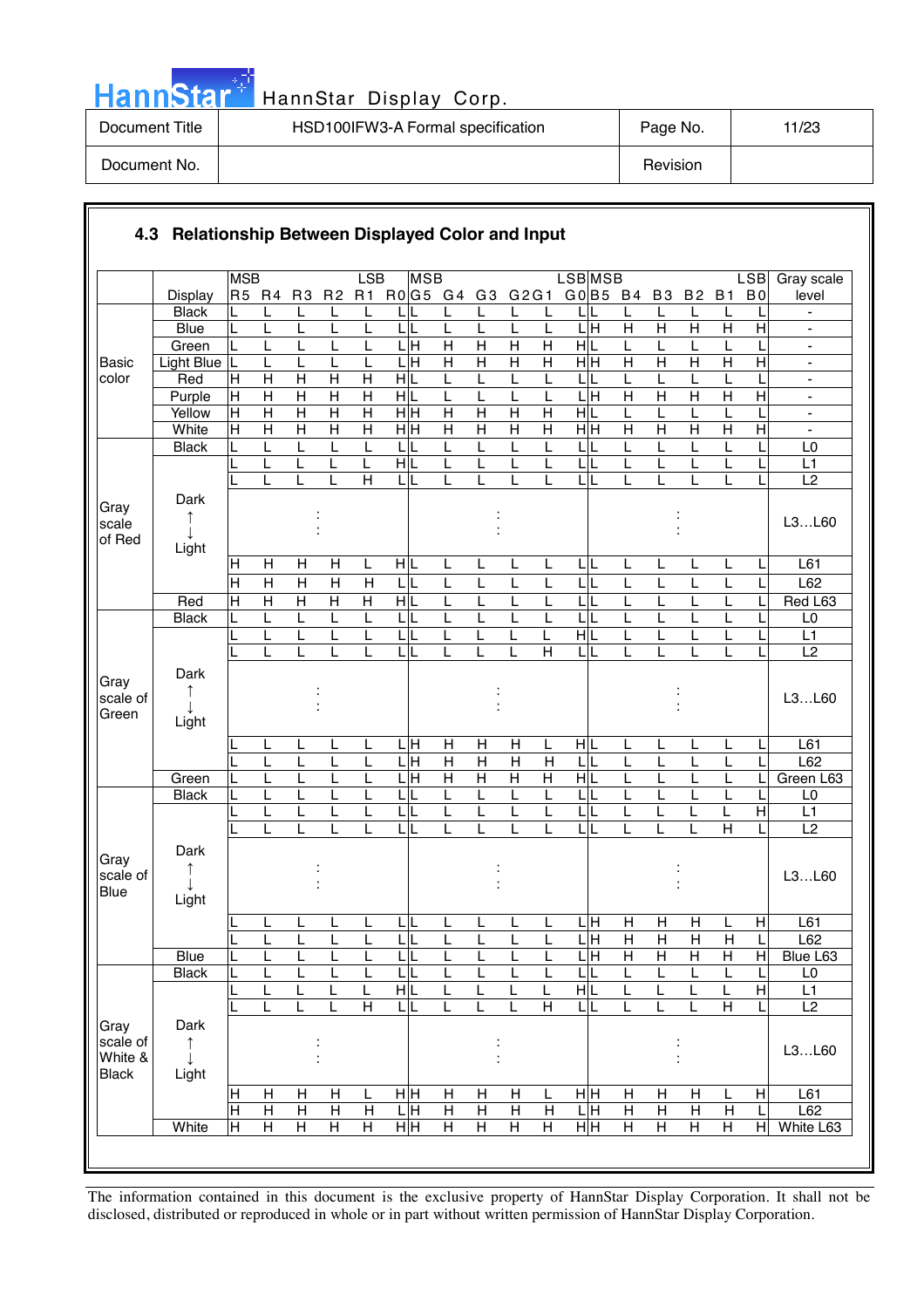

Document Title | HSD100IFW3-A Formal specification | Page No. | 12/23 Document No. Newsletter and the contract of the contract of the contract of the contract of the contract of the contract of the contract of the contract of the contract of the contract of the contract of the contract of th

#### **5.0 INTERFACE PIN CONNECTION 5.1 TFT LCD Module:** Connector CN1 is used for electronics interface. The recommended model is IPEX 20347-330E-12 manufactured by IPEX or other equivalent. Pin Signal **Constant Signal Constant Pin** 1 GND Ground 2 | VCC\_3.3V | PowerSupply, 3.3V(typical) 3 VCC\_3.3V PowerSupply,3.3V(typical) 4 V\_EDID EDID 3.3Vpower 5 ADJ PWM IN 6 CLK\_EDID EDID Clock 7 | DATA EDID | EDID Data 8 | Rin0- | -LVDSdifferential data input(R0-R5,G0) 9 | Rin0+ | +LVDSdifferential data input(R0-R5,G0) 10 | GND | Ground 11 | Rin1- | -LVDSdifferential data input(G1-G5,B0-B1) 12 | Rin1+ | +LVDSdifferential data input(G1-G5,B0-B1) 13 GND Ground 14 | Rin2- | -LVDSdifferential data input(B2-B5,HS,VS,DE) 15 | Rin2+ | +LVDSdifferential data input(B2-B5,HS,VS,DE) 16 GND Ground 17 | ClkIN- | -LVDSdifferential clock input 18 ClkIN+ +LVDSdifferential clock input 19 GND Ground 20 NC No Connection (Reserve) 21 NC No Connection (Reserve) 22 | GND | Ground 23 GND Ground 24 | VLED | LED Power Supply 5V 25 | VLED | LED Power Supply 5V 26 VLED LED Power Supply 5V 27 NC No Connection (Reserve) 28 | NC | No Connection (Reserve) 29 | NC | No Connection (Reserve) 30 NC No Connection (Reserve)

#### **Note : The brightness of LCD panel could be changed by adjusting ADJ**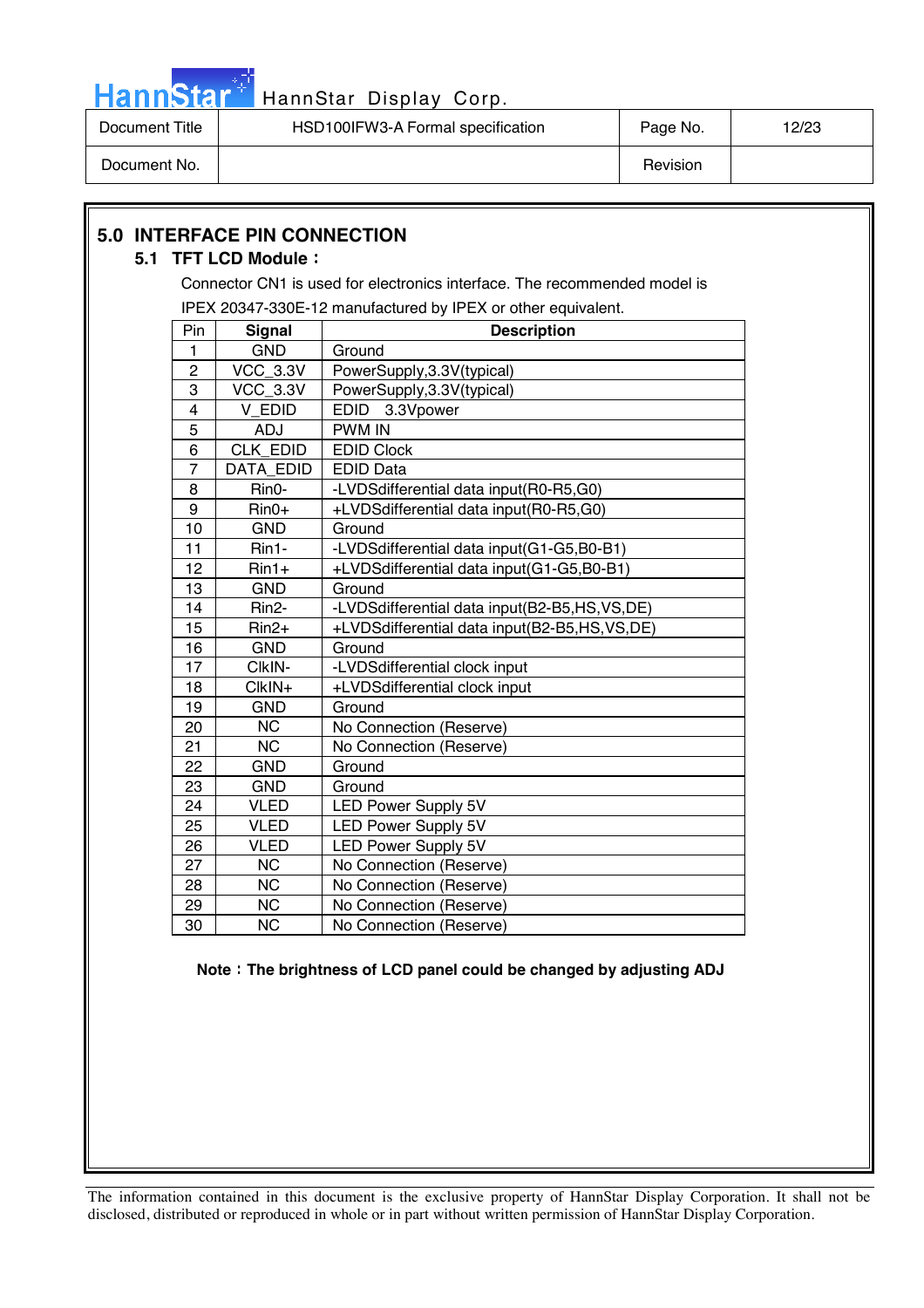| <b>HannStal</b> |  |
|-----------------|--|

| Document Title | HSD100IFW3-A Formal specification | Page No. | 13/23 |
|----------------|-----------------------------------|----------|-------|
| Document No.   |                                   | Revision |       |

# **[Note]**

**(1) ADJ can adjust brightness to control Pin. Pulse duty the bigger the brighter.** 



# **(2) ADJ Signal=0~3.3V**, Operation Conditions:

| Parameter            | Symbol                       | Conditions | Min | тур   | Max | Unit |
|----------------------|------------------------------|------------|-----|-------|-----|------|
| ADJ Logic-High Level | <b>V</b> ADJH                |            | 1.8 | 3.3   | 3.6 |      |
| ADJ Logic-Low Level  | $\mathsf{V}_{\mathsf{ADJL}}$ |            | 0   |       | 0.4 |      |
| Dimming Frequency    | ⊢ <sub>ADJ</sub>             |            | 18  | 20    | 22  | kHz  |
| Dimming Duty Cycle   |                              |            | 20  | $- -$ | 100 | $\%$ |



 $D = t_{on} / T_s$  x 100%  $F_{ADJ} = 1 / T_S$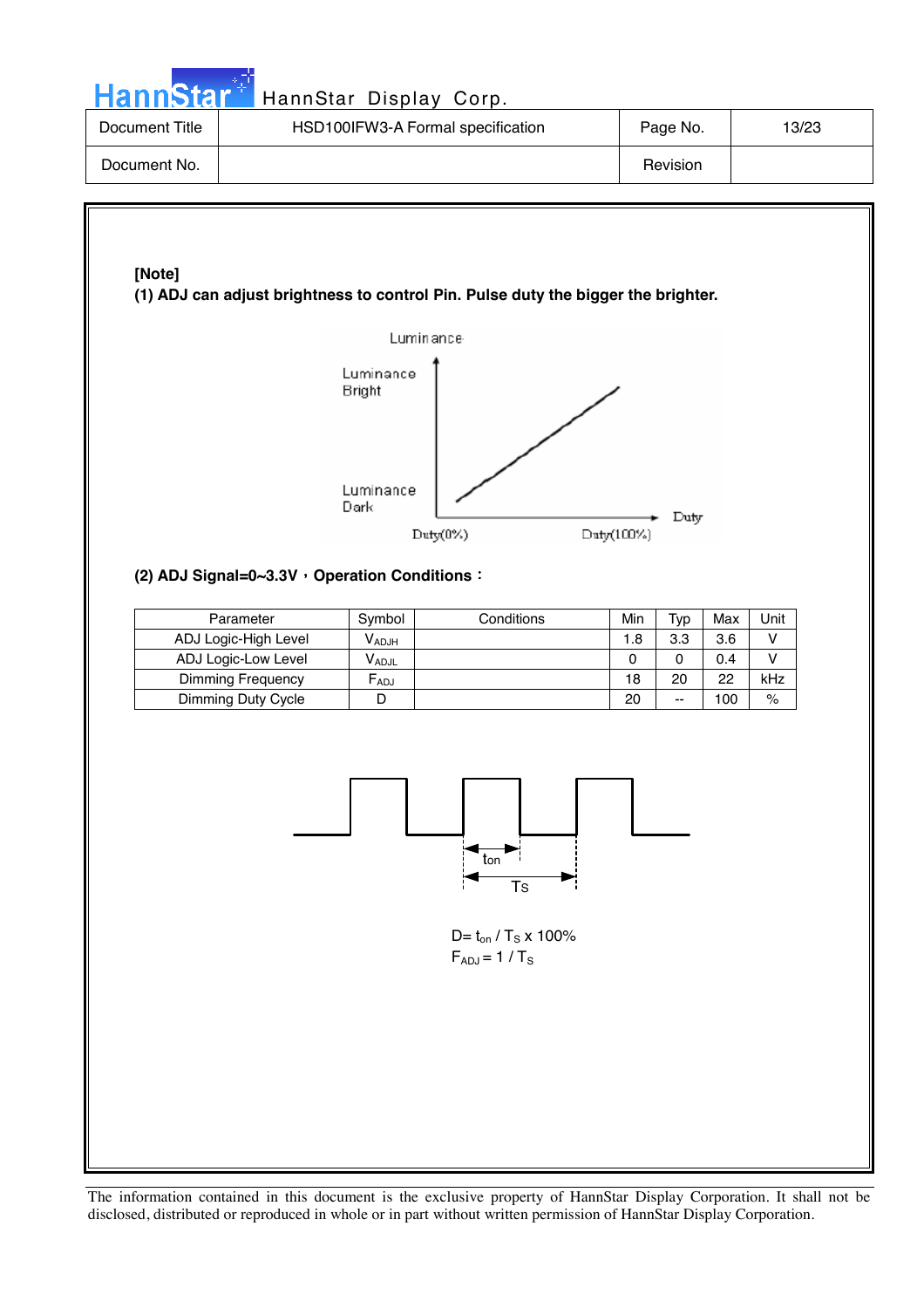

# HannStar<sup>t HannStar</sup> Display Corp.

| Document Title | HSD100IFW3-A Formal specification | Page No. | 14/23 |
|----------------|-----------------------------------|----------|-------|
| Document No.   |                                   | Revision |       |

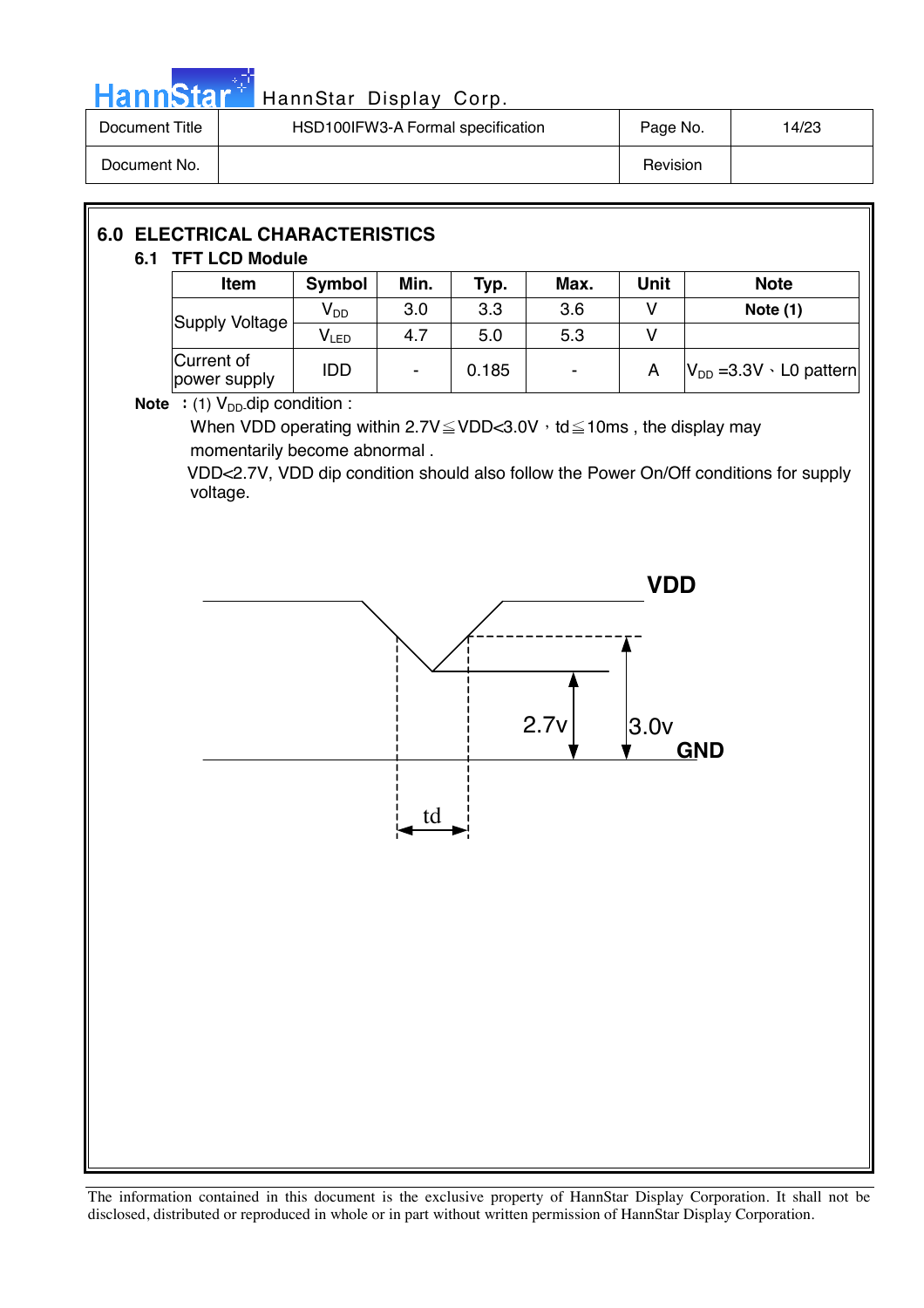

# HannStar<sup>t HannStar Display Corp.</sup>

| Document Title | HSD100IFW3-A Formal specification | Page No. | 15/23 |
|----------------|-----------------------------------|----------|-------|
| Document No.   |                                   | Revision |       |

# **6.2 Switching Characteristics for LVDS Receiver**

| Item                              | Symbol             | Min.                   | Typ. | Max.               | Unit <sup>1</sup> | Conditions |
|-----------------------------------|--------------------|------------------------|------|--------------------|-------------------|------------|
| Differential Input High Threshold | Vth                |                        |      | 100                | mV                |            |
| Differential Input Low Threshold  | Vtl                | $-100$                 |      |                    | mV                | $VCM=1.2V$ |
| Input Current                     | <b>I</b> IN        | $-10$                  |      | $+10$              | uA                |            |
| Differential input Voltage        | IV <sub>ID</sub> I | 0.1                    |      | 0.6                | v                 |            |
| Common Mode Voltage Offset        | $V_{CM}$           | (IV <sub>1D</sub> 1/2) | 1.25 | $2.4-( V_{1D} /2)$ | v                 |            |

# **6.3 Bit Mapping & Interface Definition**



# for 6bits LVDS input LVDS Receiver Input Timing Definition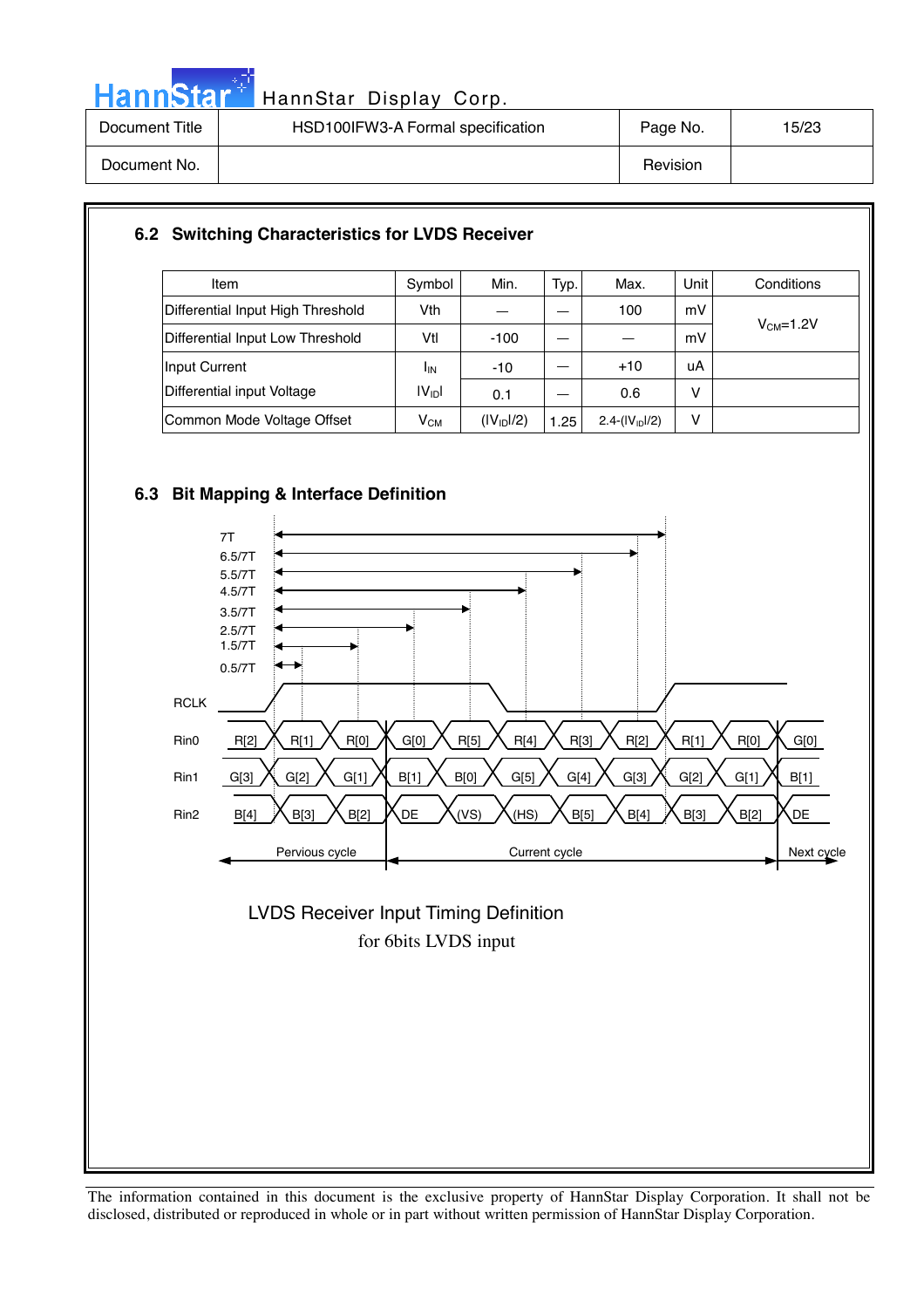

| Document Title | HSD100IFW3-A Formal specification | Page No. | 16/23 |
|----------------|-----------------------------------|----------|-------|
| Document No.   |                                   | Revision |       |

# **6.4 Interface Timing (DE mode)**

| Item                            | Symbol | Min. | Typ. | Max.  | Unit       |
|---------------------------------|--------|------|------|-------|------------|
| Frame Rate                      | $- -$  | 55   | 60   | 65    | Hz         |
| <b>Frame Period</b>             | t1     | 612  | 625  | 638   | line       |
| Vertical Display Time           | t2     | 600  | 600  | 600   | line       |
| Vertical Blanking Time          | tЗ     | 12   | 25   | 38    | line       |
| 1 Line Scanning Time            | t4     | 1160 | 1200 | 1240  | clock      |
| Horizontal Display Time         | t5     | 1024 | 1024 | 1024  | clock      |
| <b>Horizontal Blanking Time</b> | t6     | 136  | 176  | 216   | clock      |
| <b>Clock Rate</b>               | t7     | 39   | 45   | 51.42 | <b>MHz</b> |

# **Timing Diagram of Interface Signal (DE mode)**

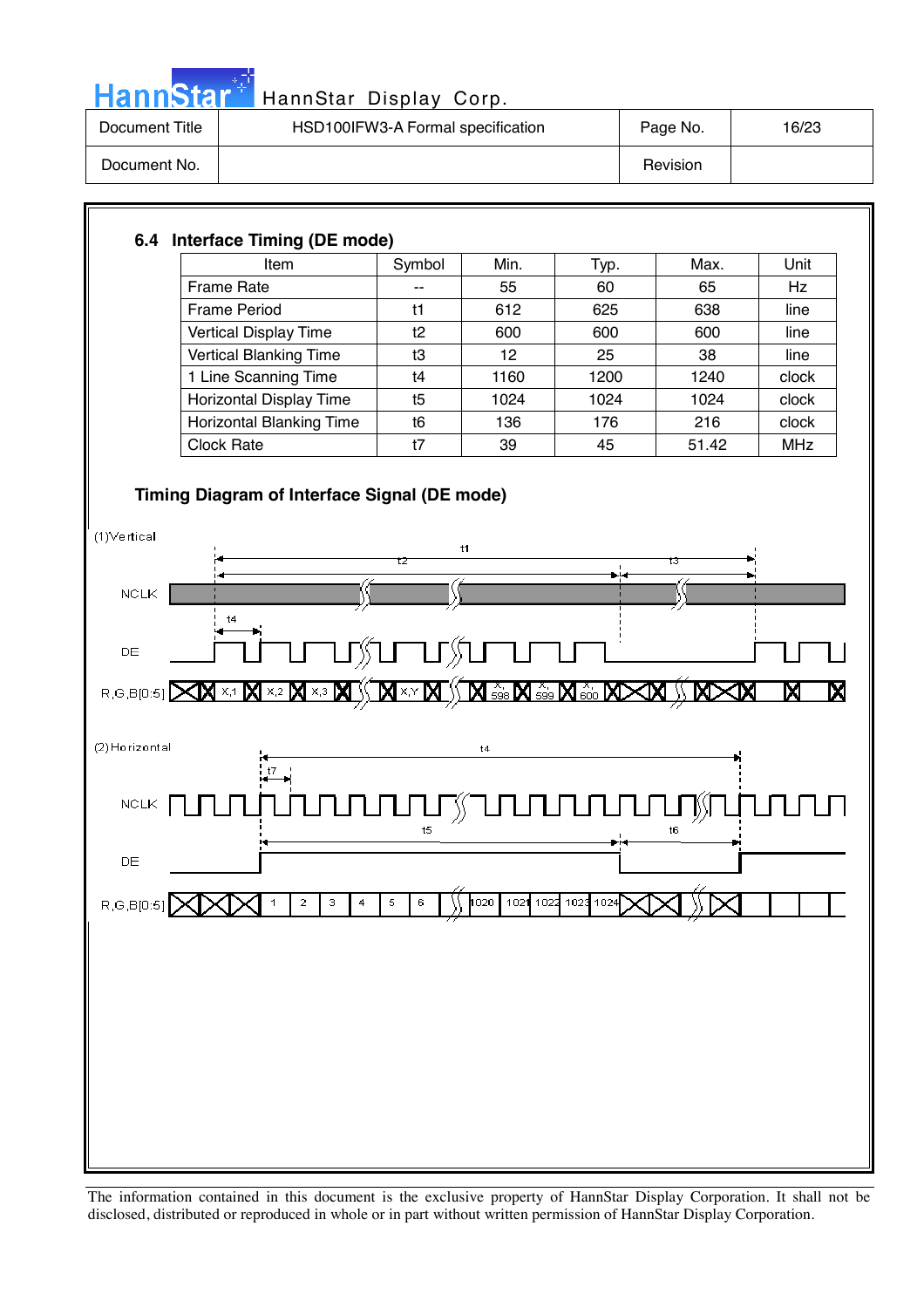|                | HannStar <sup>+</sup> HannStar Display Corp. |          |       |
|----------------|----------------------------------------------|----------|-------|
| Document Title | HSD100IFW3-A Formal specification            | Page No. | 17/23 |
| Document No.   |                                              | Revision |       |



Note: (1) The supply voltage of the external system for the module input should be the same as the definition of  $V_{DD}$ .

- (2) Apply the lamp volatge within the LCD operation range. When the back-light turns on before the LCD operation or the LCD truns off before the back-light turns off, the display may momentarily become white.
- (3) In case of VDD = off level, please keep the level of input signal on the low or keep a high impedance.
- (4) TP4 should be measured after the module has been fully discharged between power off and on period.
- (5) Interface signal shall not be kept at high impedance when the power is on.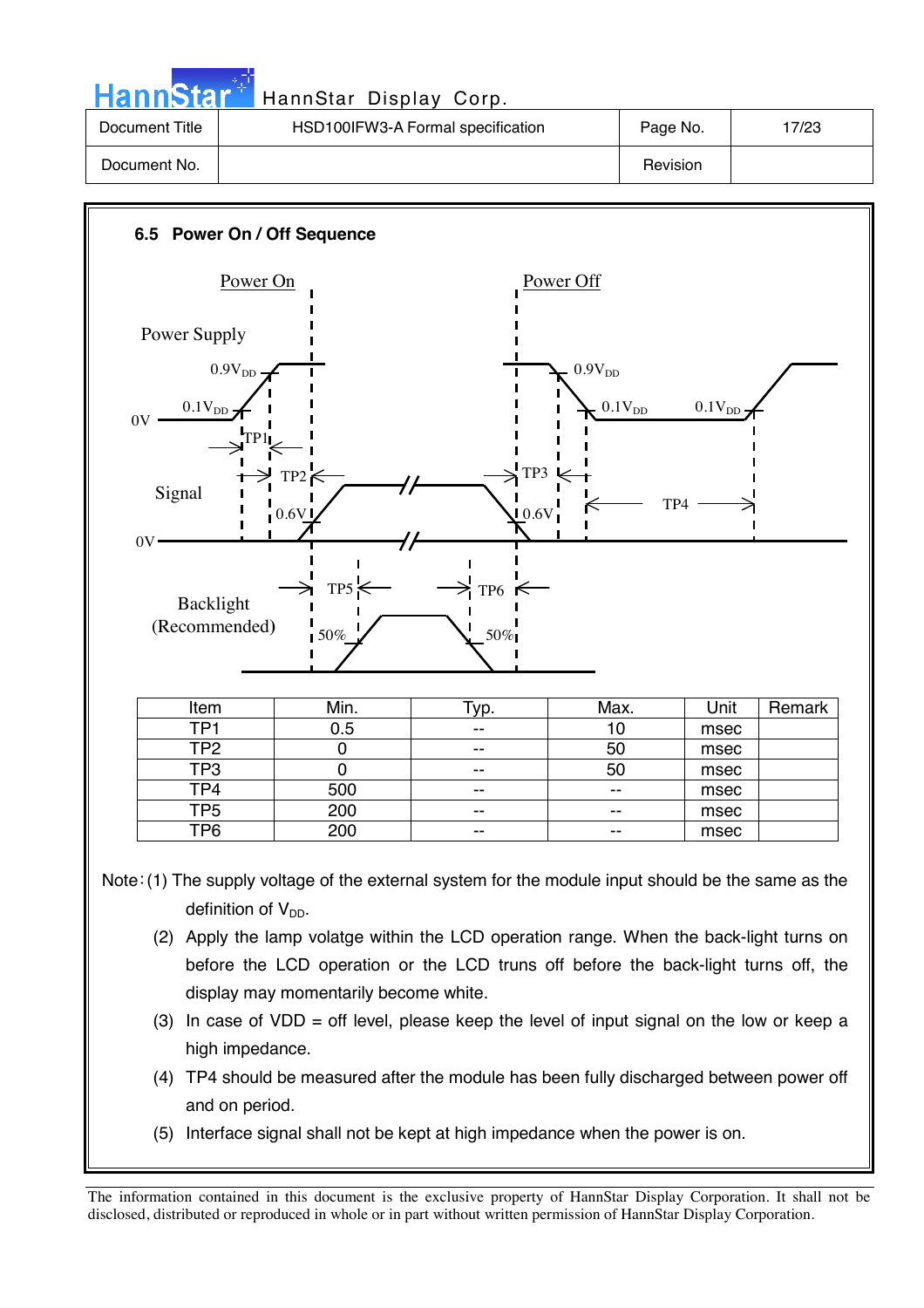| <b>HannStar</b> * | HannStar Display Corp.            |          |       |
|-------------------|-----------------------------------|----------|-------|
| Document Title    | HSD100IFW3-A Formal specification | Page No. | 18/23 |
| Document No.      |                                   | Revision |       |

| No. | <b>Item</b>                       | <b>Conditions</b>                                                                                                     | <b>Remark</b> |
|-----|-----------------------------------|-----------------------------------------------------------------------------------------------------------------------|---------------|
|     | High Temperature Storage          | Ta=+60 $\degree$ C, 240hrs                                                                                            |               |
| 2   | Low Temperature Storage           | Ta= $-20^{\circ}$ C, 240hrs                                                                                           |               |
| 3   | <b>High Temperature Operation</b> | Ta=+50 $^{\circ}$ C, 500hrs                                                                                           |               |
|     | Low Temperature Operation         | Ta= $0^{\circ}$ C, 500hrs                                                                                             |               |
| 5   |                                   | Thermal Cycling Test (non operation) $ -20^{\circ}C(30\text{min}) \rightarrow +60^{\circ}C(30\text{min})$ ,100 cycles |               |
|     | Vibration                         | <b>Sine Wave</b>                                                                                                      |               |
| 6   |                                   | 1.5G, 5~500Hz, XYZ                                                                                                    |               |
|     |                                   | 30min/each direction                                                                                                  |               |
|     | Shock                             | Half-Sine, 200G, 2ms, ±XYZ, 1time                                                                                     |               |



Temperature (°C)

**Note . Max wet bulb temp.=39°C** 

ال<br>مارس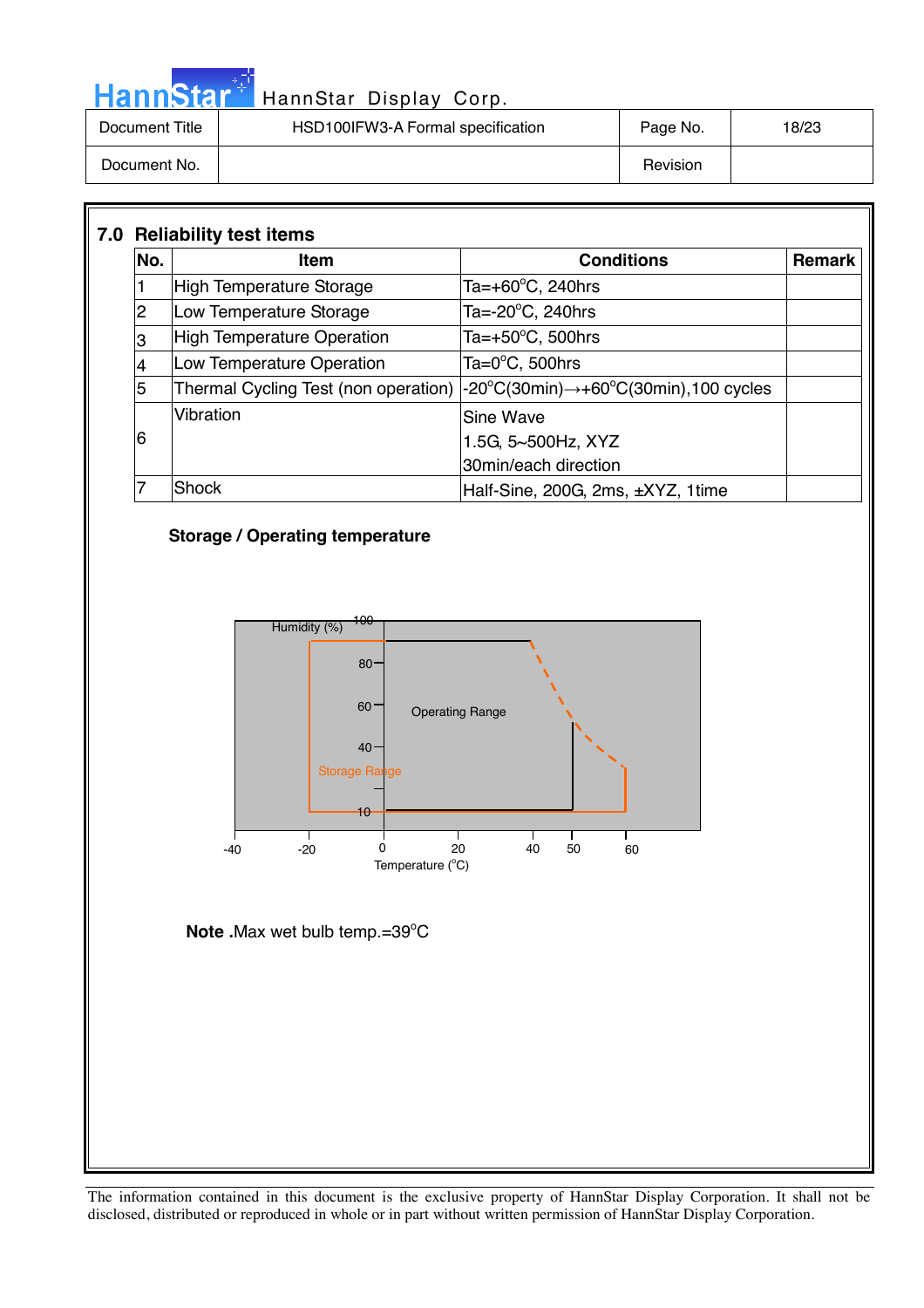

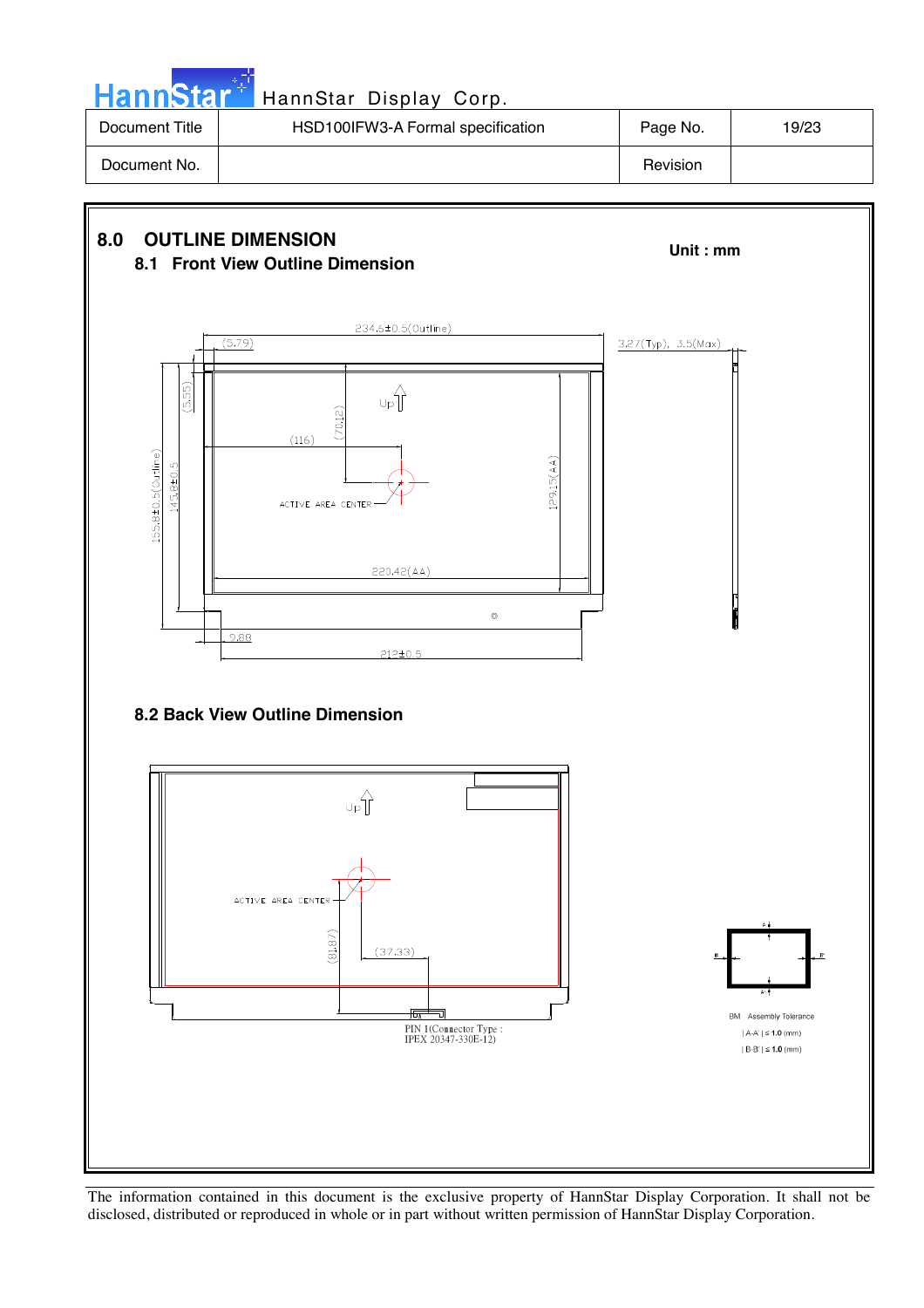

# HannStar<sup>17</sup> HannStar Display Corp.

| Document Title | HSD100IFW3-A Formal specification | Page No. | 20/23 |
|----------------|-----------------------------------|----------|-------|
| Document No.   |                                   | Revision |       |

# **9.0 LOT MARK**

### **9.1 Lot Mark**



code 1,2,3,4,5,6: HannStar internal flow control code.

code 7: production location.

code 8: production year.

code 9: production month.

code 10,11,12,13,14,15: serial number.

# Note (1) Production Year

| Year | 2001 | 2002 | 2003 | 2004 | 2005 | 2006 | 2007 | 2008 | 2009 | 2010 |
|------|------|------|------|------|------|------|------|------|------|------|
| Mark |      |      |      |      | ◡    |      |      |      |      |      |

# Note (2) Production Month

| Month | Jan. | Feb. |  | Mar.   Apr.   May.   Jun.   Jul.   Aug.   Sep.   Oct. |  |  | Nov. | Dec. |
|-------|------|------|--|-------------------------------------------------------|--|--|------|------|
| Mark  |      |      |  |                                                       |  |  |      |      |

# **9.2 Location of Lot Mark**

- (1) Location : The label is attached to the backside of the LCD module. See Product back view. ( Section 8.0 : OUTLINE DIMENSION )
- (2) Detail of the Mark : As attached below
- (3) This is subject to change without prior notice.

|                          | <b><i>DALMARY</i></b><br><b>GREATED FT</b> | HSD100IFW3                                                         | <b>HannStar</b> |
|--------------------------|--------------------------------------------|--------------------------------------------------------------------|-----------------|
| <b>Pendance Berkeler</b> | <b>TYPE</b><br><b>APPROVING</b>            | Rev: $*$ -A EDX.X 6 AO                                             |                 |
| GP-HF<br>G               | E212246                                    | ║<br>║<br>║<br>I<br>I<br>║<br>$0 K9 C000 A000003*$<br>$\mathbf{x}$ |                 |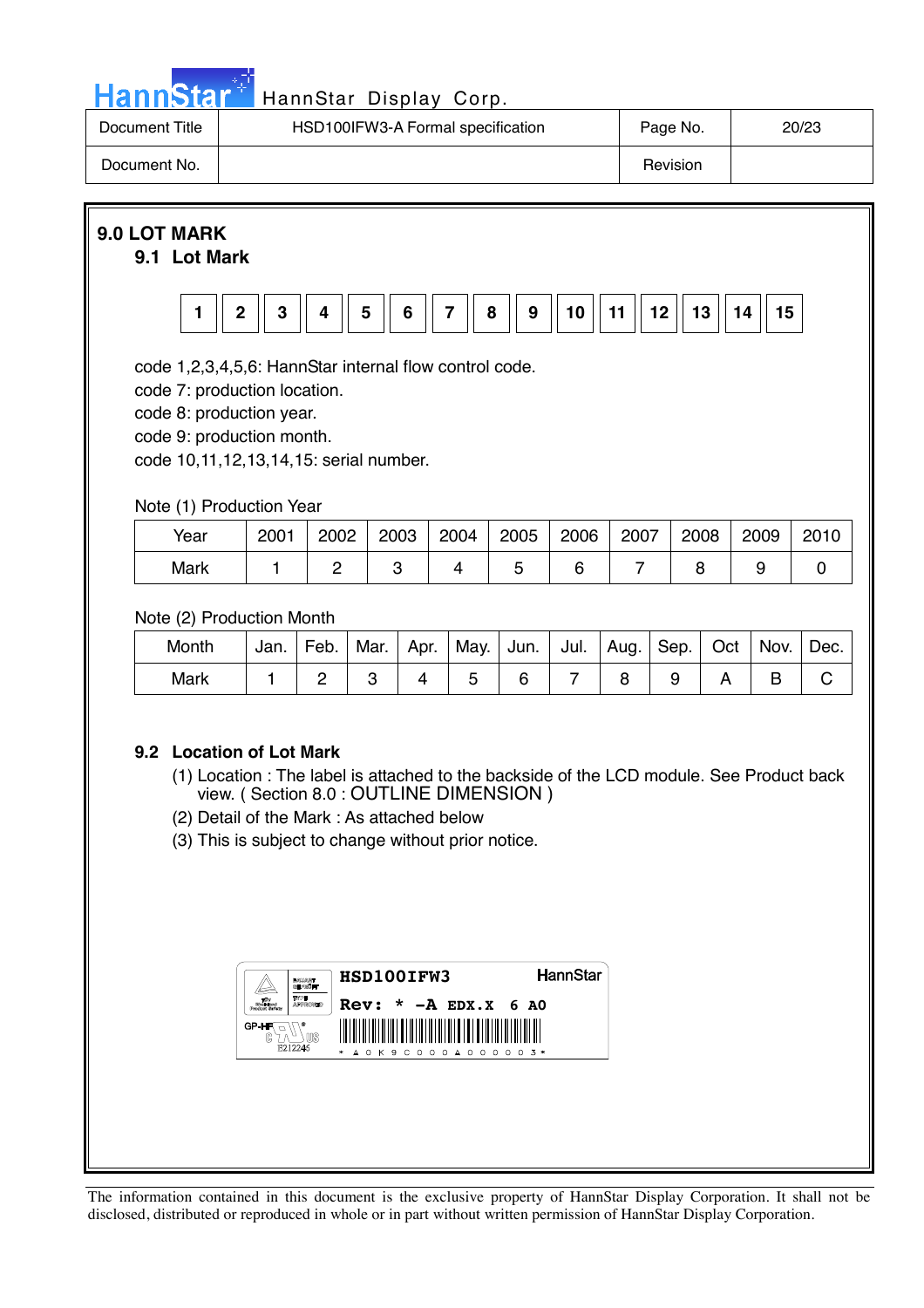| HannStar <sup>2</sup> | HannStar Display Corp.            |          |       |
|-----------------------|-----------------------------------|----------|-------|
| Document Title        | HSD100IFW3-A Formal specification | Page No. | 21/23 |
| Document No.          |                                   | Revision |       |

m.

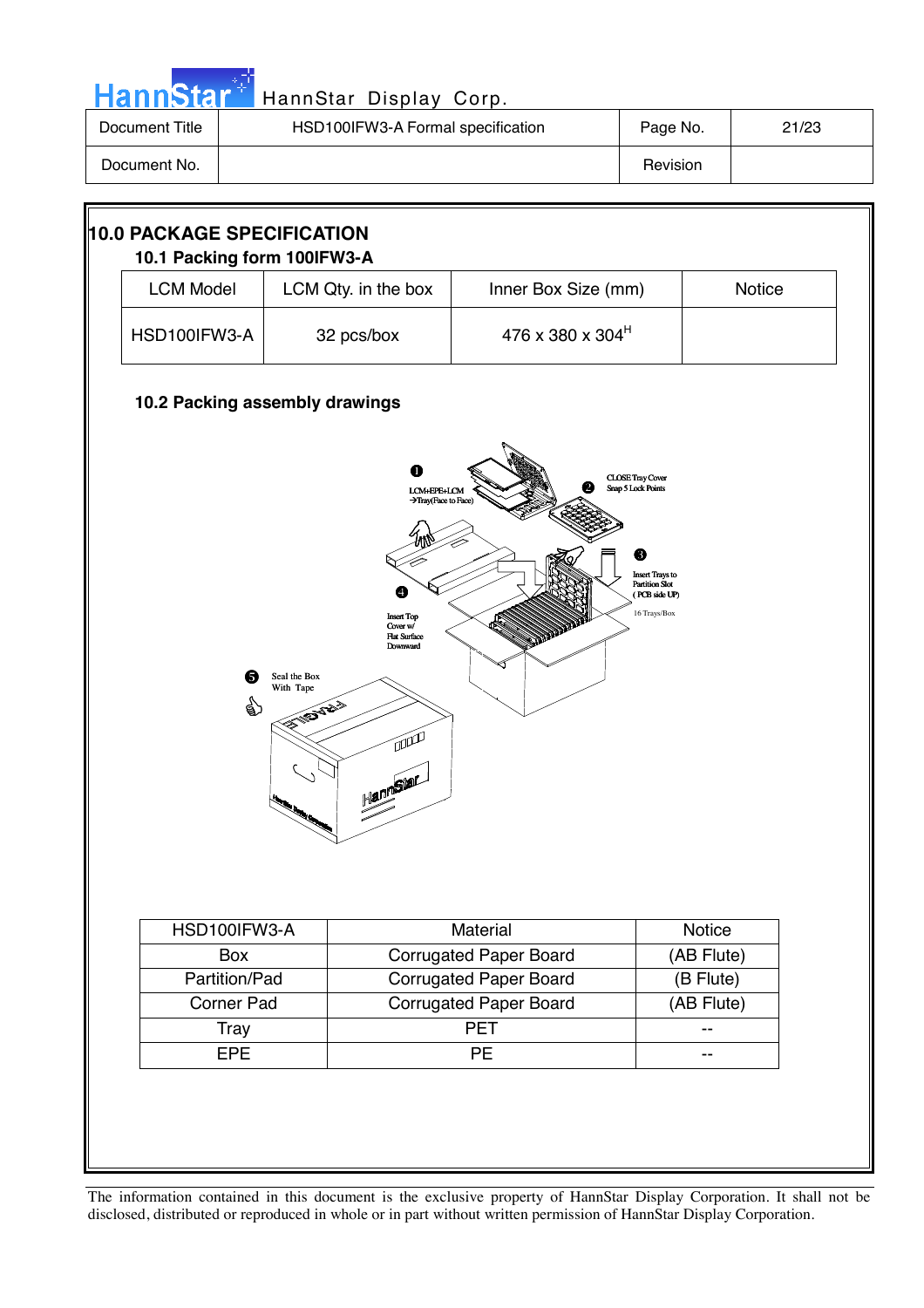

# Hann Star<sup>47</sup> HannStar Display Corp.

| Document Title | HSD100IFW3-A Formal specification | Page No. | 22/23 |
|----------------|-----------------------------------|----------|-------|
| Document No.   |                                   | Revision |       |

# **9.0 GENERAL PRECAUTION**

### **11.1 Use Restriction**

This product is not authorized for use in life supporting systems, aircraft navigation control systems, military systems and any other application where performance failure could be life-threatening or otherwise catastrophic.

# **11.2 Disassembling or Modification**

 Do not disassemble or modify the module. It may damage sensitive parts inside LCD module, and may cause scratches or dust on the display. HannStar does not warrant the module, if customers disassemble or modify the module.

# **11.3 Breakage of LCD Panel**

- 11.3.1.If LCD panel is broken and liquid crystal spills out, do not ingest or inhale liquid crystal, and do not contact liquid crystal with skin.
- 11.3.2. If liquid crystal contacts mouth or eyes, rinse out with water immediately.
- 11.3.3. If liquid crystal contacts skin or cloths, wash it off immediately with alcohol and rinse thoroughly with water.
- 11.3.4. Handle carefully with chips of glass that may cause injury, when the glass is broken.

# **11.4 Electric Shock**

- 11.4.1. Disconnect power supply before handling LCD module.
- 11.4.2. Do not pull or fold the LED cable.
- 11.4.3. Do not touch the parts inside LCD modules and the fluorescent LED's connector or cables in order to prevent electric shock.

# **11.5 Absolute Maximum Ratings and Power Protection Circuit**

- 11.5.1. Do not exceed the absolute maximum rating values, such as the supply voltage variation, input voltage variation, variation in parts' parameters, environmental temperature, etc., otherwise LCD module may be damaged.
- 11.5.2. Please do not leave LCD module in the environment of high humidity and high temperature for a long time.
- 11.5.3. It's recommended to employ protection circuit for power supply.

# **11.6 Operation**

- 11.6.1 Do not touch, push or rub the polarizer with anything harder than HB pencil lead.
- 11.6.2 Use fingerstalls of soft gloves in order to keep clean display quality, when persons handle the LCD module for incoming inspection or assembly.
- 11.6.3 When the surface is dusty, please wipe gently with absorbent cotton or other soft material.